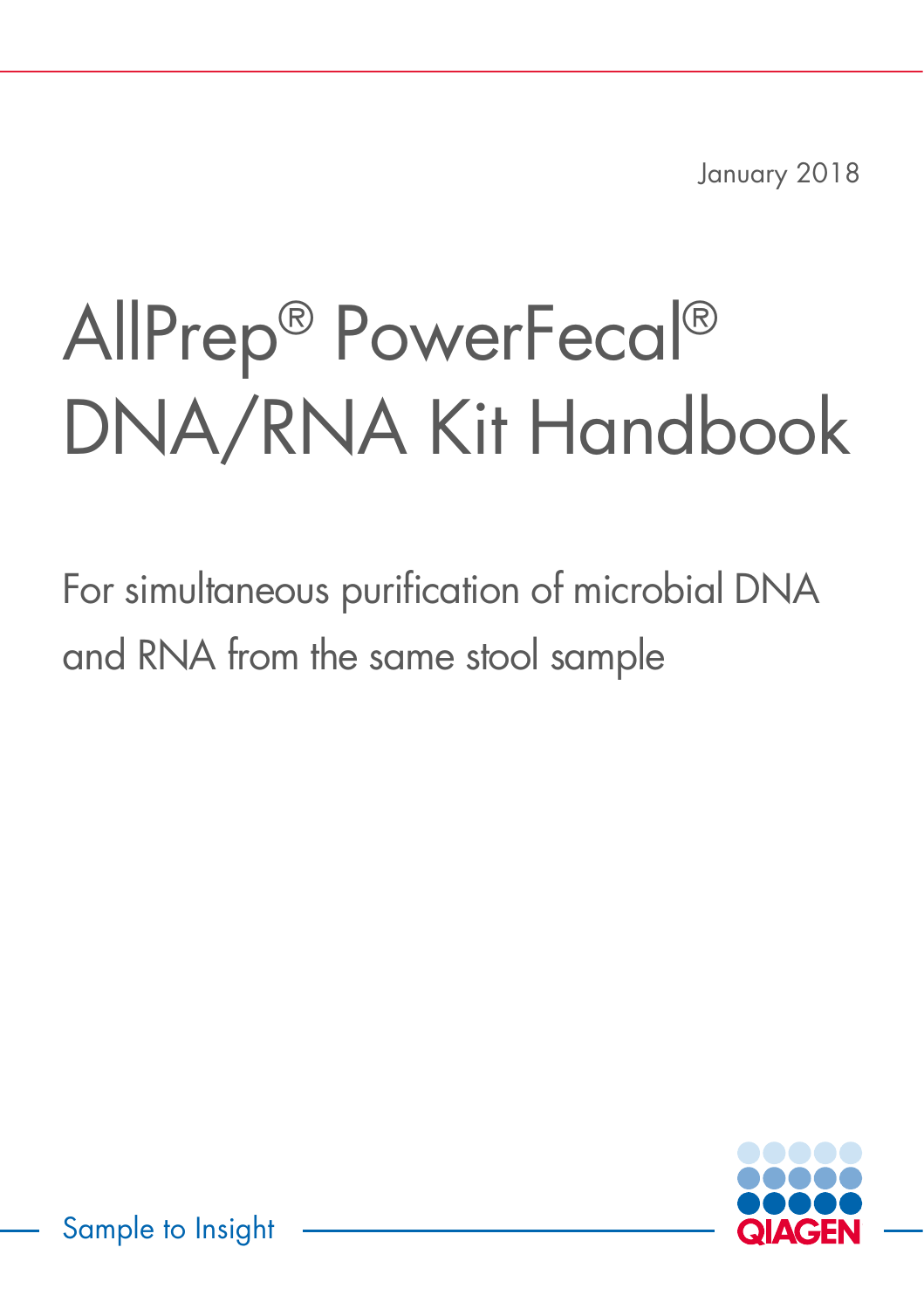### Contents

| Protocol: Simultaneous Purification of Microbial DNA and RNA from the Same Stool |  |
|----------------------------------------------------------------------------------|--|
|                                                                                  |  |
|                                                                                  |  |
| Appendix A: Optional On-Column DNase Digestion with the RNase-Free DNase Set  18 |  |
|                                                                                  |  |
|                                                                                  |  |
|                                                                                  |  |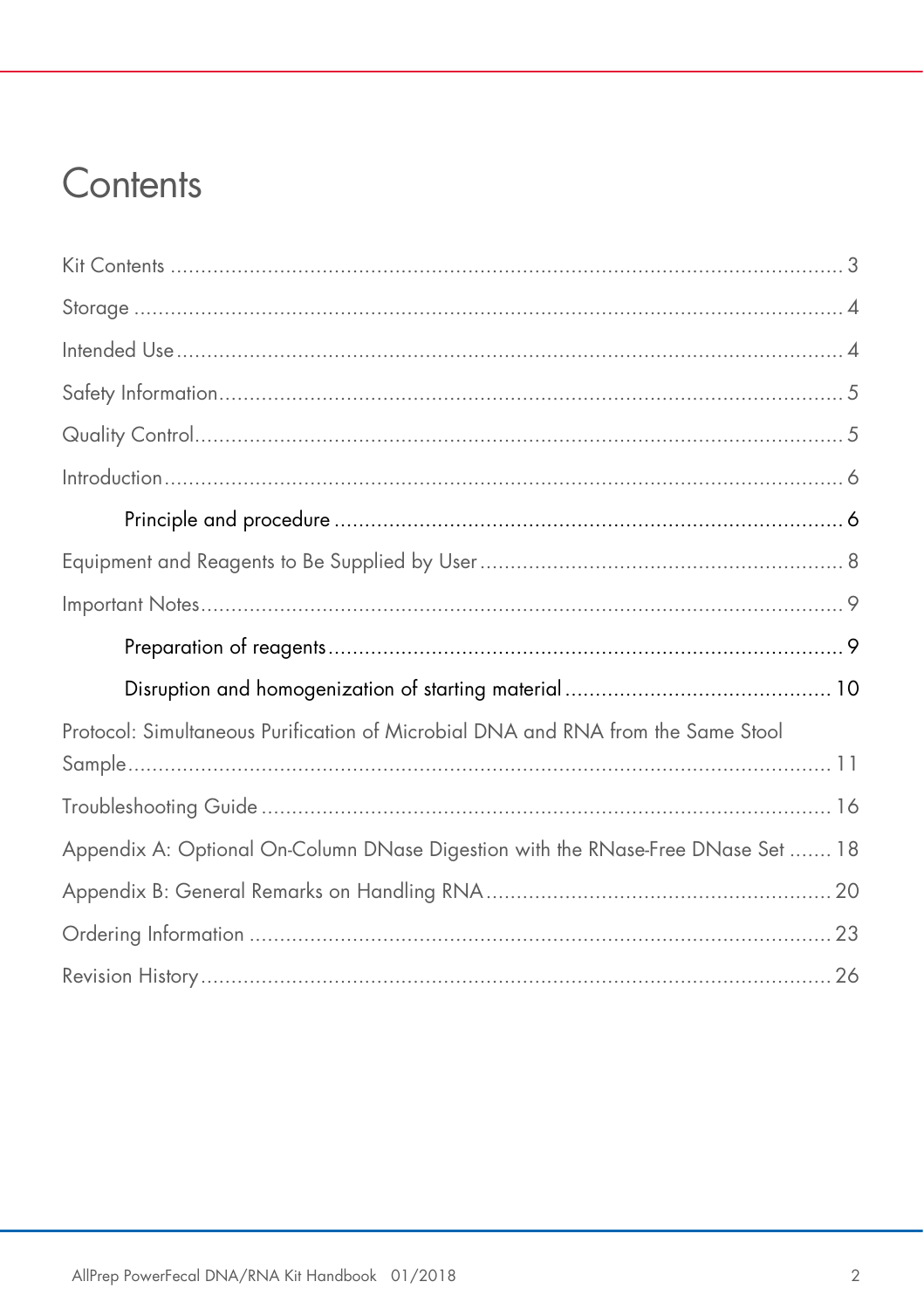### Kit Contents

| AllPrep PowerFecal DNA/RNA Kit     | (50)            |
|------------------------------------|-----------------|
| Catalog no.                        | 80244           |
| Number of preps                    | 50              |
| AllPrep DNA MinElute® Spin Columns | 50              |
| RNeasy® Mini Spin Columns          | 50              |
| Microbial Lysis Tubes              | 50              |
| Collection Tubes (1.5 ml)          | 150             |
| Collection Tubes (2 ml)            | 300             |
| Solution PM1                       | 55 ml           |
| Solution IRS                       | $15$ ml         |
| Solution C4                        | 30 ml           |
| Buffer RW1                         | 45 ml           |
| <b>Buffer RPE</b>                  | 11 ml           |
| Buffer AW1                         | $19$ ml         |
| Buffer AW2                         | $13 \text{ ml}$ |
| <b>RNase-Free Water</b>            | 10 <sub>m</sub> |
| <b>Buffer EB</b>                   | $15$ ml         |
| <b>RNase A Solution</b>            | $0.25$ ml       |
| Quick-Start Protocol               | $\mathbf{1}$    |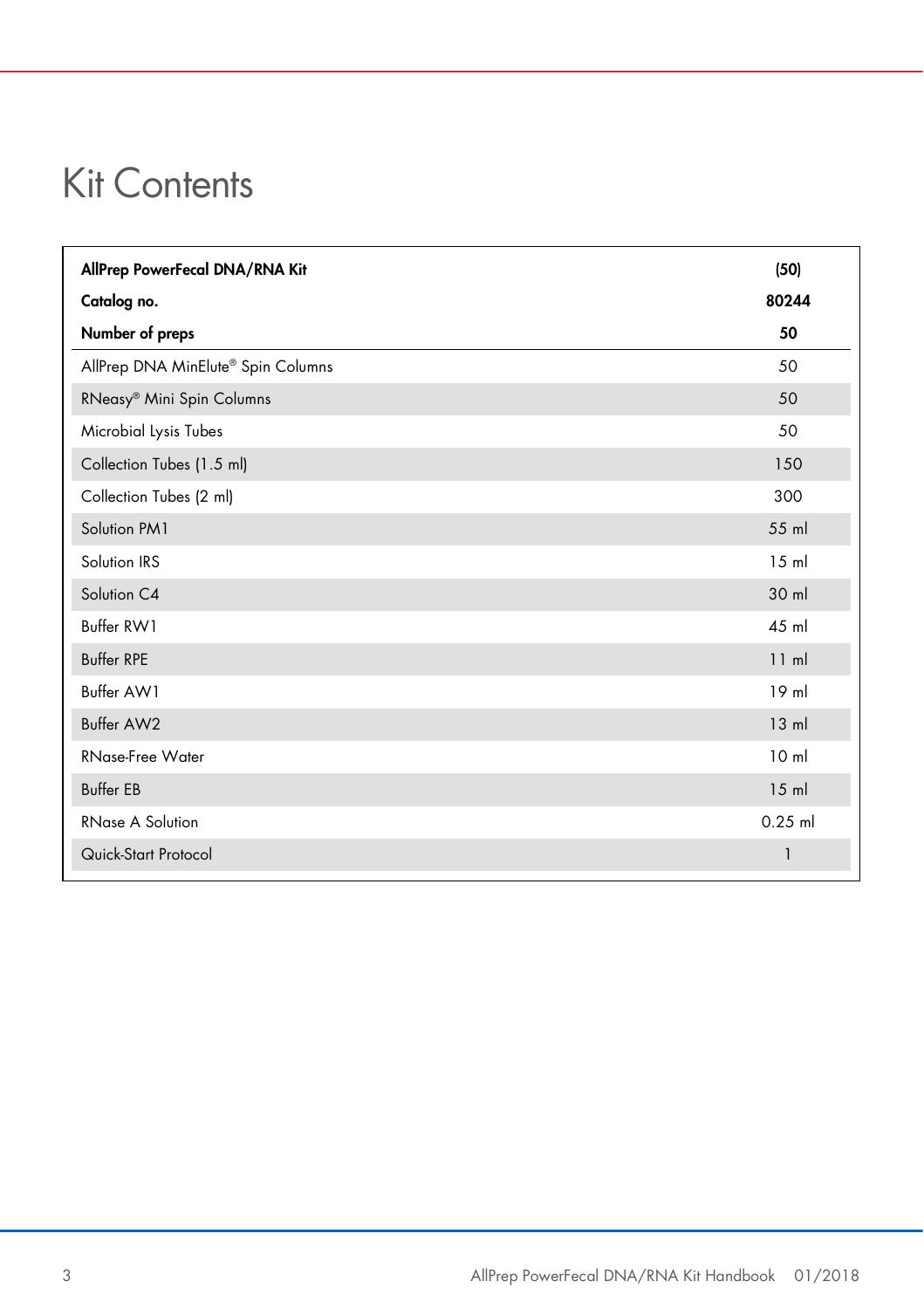### Storage

Upon arrival, open the kit and store AllPrep DNA MinElute Spin Columns at 2–8°C. The remaining kit components can be stored at room temperature (15–25°C). Under these conditions, the AllPrep PowerFecal DNA/RNA Kit can be stored up to 12 months without showing any reduction in performance and quality.

### Intended Use

The AllPrep PowerFecal DNA/RNA Kit is intended for the simultaneous purification of microbial DNA and RNA from the same stool sample. The AllPrep PowerFecal DNA/RNA Kit is intended for research use only. This product is not intended for the diagnosis, prevention or treatment of a disease.

All due care and attention should be exercised in the handling of the products. We recommend all users of QIAGEN products to adhere to the NIH guidelines that have been developed for recombinant DNA experiments, or to other applicable guidelines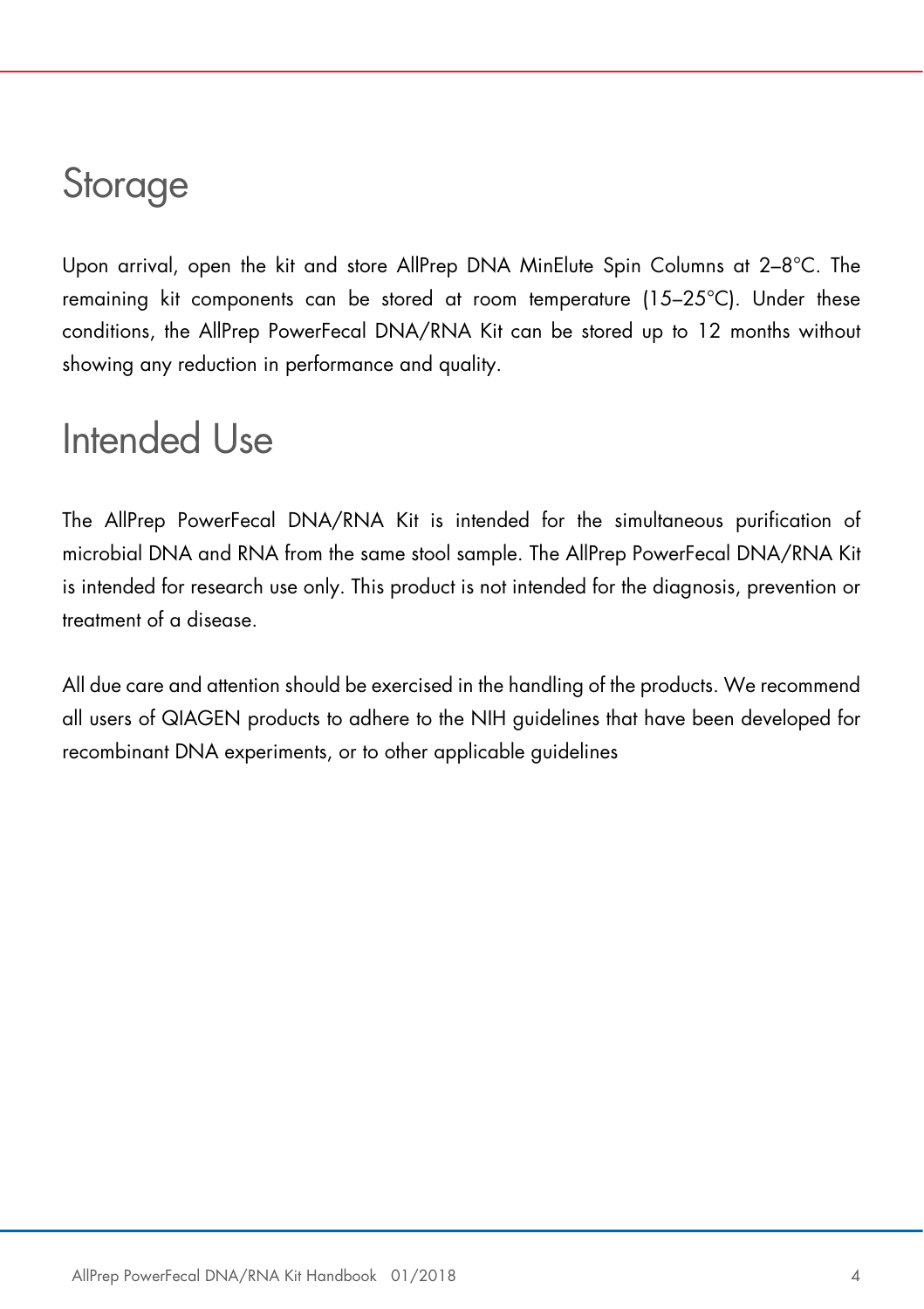### Safety Information

When working with chemicals, always wear a suitable lab coat, disposable gloves and protective goggles. For more information, please consult the appropriate safety data sheets (SDSs). These are available online in convenient and compact PDF format at www.qiagen.com/safety where you can find, view and print the SDS for each QIAGEN kit and kit component.



DO NOT add bleach or acidic solutions directly to the sample preparation waste.

Buffer AW1 and Buffer RW1 contain guanidine salts, which can form highly reactive compounds when combined with bleach. If liquid containing these buffers is spilt, clean with suitable laboratory detergent and water. If the spilt liquid contains potentially infectious agents, clean the affected area first with laboratory detergent and water, and then with  $1\%$  (v/v) sodium hypochlorite.

### Quality Control

In accordance with QIAGEN's ISO-certified Quality Management System, each lot of AllPrep PowerFecal DNA/RNA Kit is tested against predetermined specifications to ensure consistent product quality.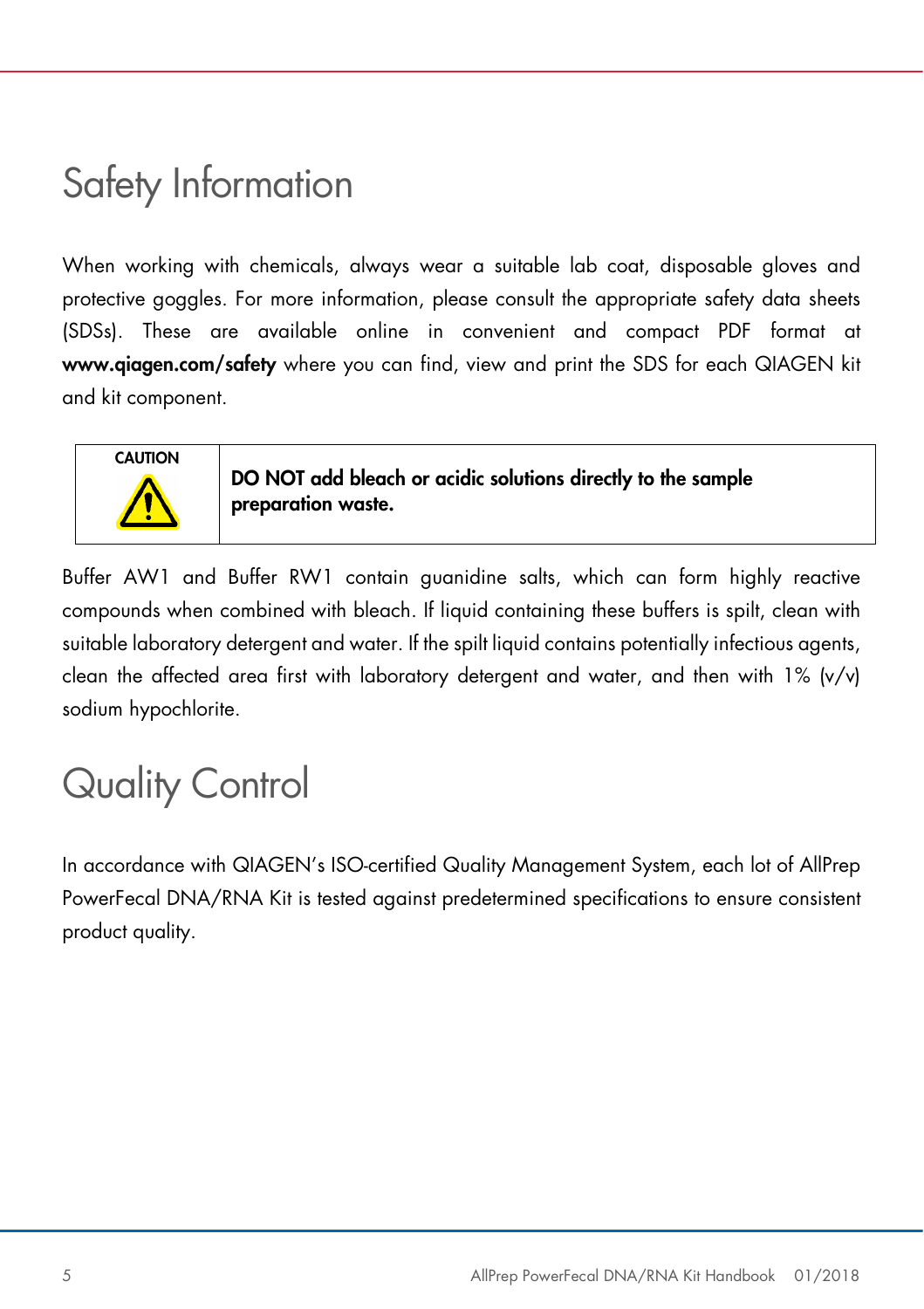### Introduction

The AllPrep PowerFecal DNA/RNA Kit is designed for efficient sequential purification of microbial DNA and RNA from stool and feces. The AllPrep PowerFecal DNA/RNA Kit utilizes Inhibitor Removal Technology® (IRT), also found in other kits, such as the RNeasy PowerMicrobiome Kit. IRT is very effective at removing inhibitory substances commonly found in stool, such as polysaccharides, heme compounds and bile salts. The result is high-purity DNA and RNA that is ready to use in the most demanding downstream applications.

### Principle and procedure

The AllPrep PowerFecal DNA/RNA Kit is designed to purify microbial DNA and RNA simultaneously from the same stool sample, while separating the DNA and RNA into separate eluate fractions. The AllPrep PowerFecal DNA/RNA Kit integrates QIAGEN's technology for selective binding of double-stranded DNA with well-established RNeasy technology in addition to incorporating IRT during initial sample lysis.

The recommended starting material is 0.1–0.2 g of stool. Each sample is homogenized in a 2 ml bead beating tube containing a mixture of lysis beads. Lysis of host and microbial cells is facilitated by both mechanical collisions between beads and chemical disruption of cell membranes. IRT is then used to remove common substances in stool samples that interfere with PCR and other downstream applications. The lysate is then passed through an AllPrep DNA MinElute Spin Column. This column, in combination with a high-salt buffer, allows selective and efficient binding of genomic DNA. DNA is then washed and eluted, and is ready for PCR analysis and other downstream applications, including qPCR and next-generation sequencing (NGS).

Ethanol is added to the flow-through from the AllPrep DNA MinElute Spin Column to provide appropriate binding conditions for RNA. The sample is then transferred on an RNeasy Mini Spin Column, where total RNA binds to the membrane. RNA is then washed and eluted in RNase-Free Water ready for downstream applications including PCR, qPCR and NGS.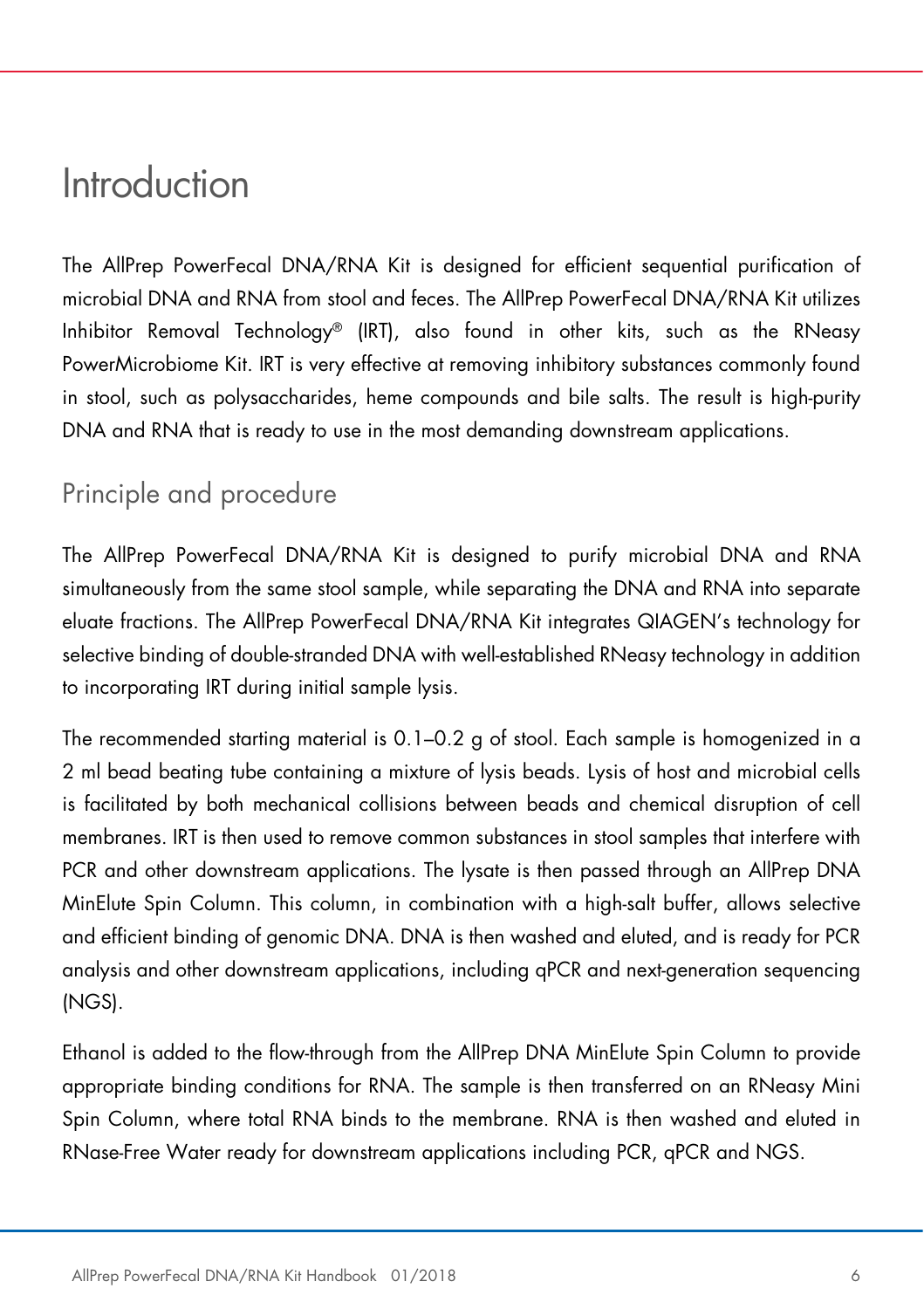#### AllPrep PowerFecal DNA/RNA Kit Procedure



Figure 1. AllPrep PowerFecal DNA/RNA procedure.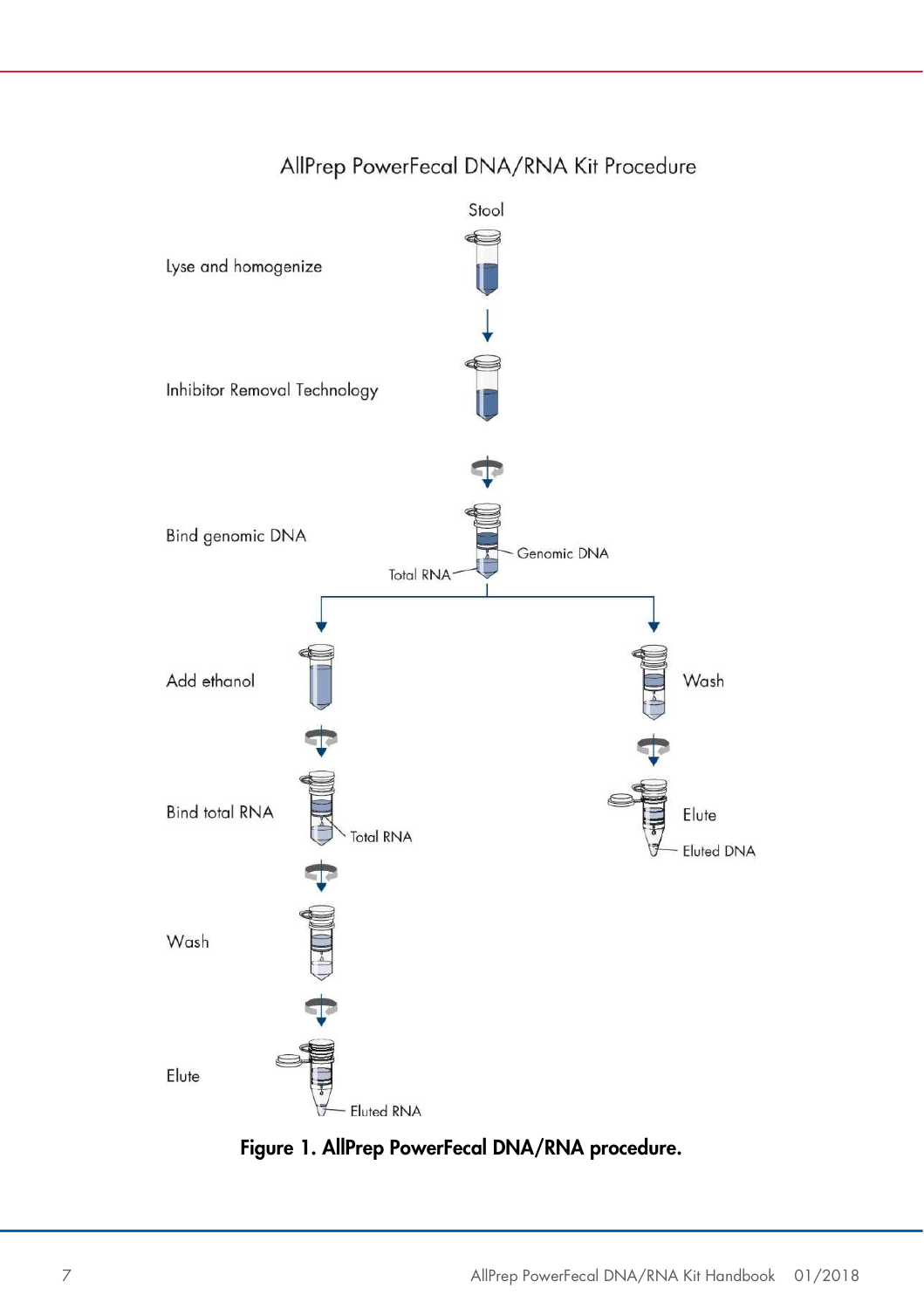### Equipment and Reagents to Be Supplied by User

When working with chemicals, always wear a suitable lab coat, disposable gloves and protective goggles. For more information, consult the appropriate safety data sheets (SDSs), available from the product supplier.

- Ethanol (96–100%)\*
- Dithiothreitol (DTT), 1 M
- Pipette tips (pipette tips with aerosol barriers for preventing cross-contamination are recommended)
- Disposable gloves
- Heating block or water bath
- Refrigerator or ice bath at 2-8°C
- Microcentrifuge (with rotor for 1.5 and 2 ml tubes)
- Vortexer
- Equipment for sample disruption and homogenization (see "Disruption and homogenization of starting material", page 10). Depending on the method chosen, one of the following is required:
	- Vortex Adapter for vortexing 1.7 or 2 ml tubes (cat. no. 13000-V1-24)
	- **TissueLyser II (cat. no. 85300)**
	- PowerLyzer<sup>®</sup> 24 Homogenizer (cat. no. 13155)
	- FastPrep®-24 instrument (MP Biomedicals cat no. 116004500)

\* Do not use denatured alcohol, which contains other substances, such as methanol or methylethylketone.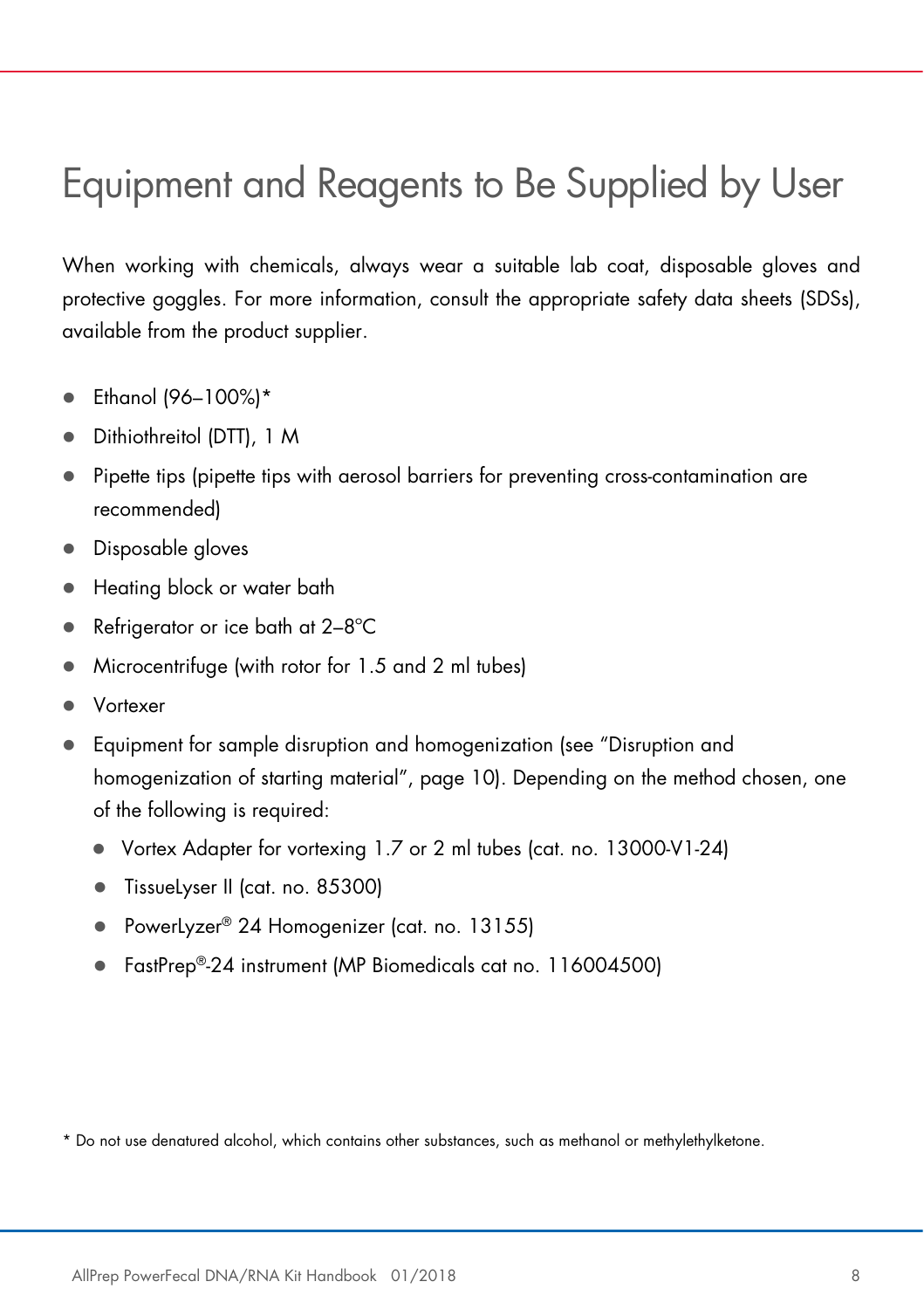### Important Notes

### Preparation of reagents

### Buffers AW1, AW2 and RPE

Buffer AW1, Buffer AW2 and Buffer RPE are each supplied as a concentrate. Before using for the first time, add the appropriate amount of ethanol (96–100%) as indicated on the bottle.

Buffer AW1, Buffer AW2 and Buffer RPE are stable for 1 year when stored closed at room temperature (15–25ºC).

### Sample storage and preservation

The yield and integrity of nucleic acids isolated from microbes in stool is greatly influenced by the state of the digestive system, diet of the individual and the length of time between collection of the sample and preservation at –65 to –90°C. The main components of stool are water (between 65–85%), undigested food, bile, bilirubin (which is derived from dead red blood cells) and dead bacterial cells (about 8%). To a lesser degree, cellular components that have been shed from the walls of the gastrointestinal tract can also be found in stool. Because of the high content of dead and decaying bacterial and human cells, nucleic acids isolated from stool typically appear to have some level of degradation using standard analysis methods. Quantitative PCR assays developed for RNA species from stool or gut should be designed to detect small fragments, to increase detection sensitivity.

To optimize the quality of nucleic acids from stool, process the sample as quickly as possible after collection. It may be preferable to freeze the samples at –65 to –90°C in small aliquots to avoid freeze/thaw cycles of the bulk sample, which can increase the lysis of cells and degradation of nucleic acids. Samples should be processed rapidly by adding DDT and PM1 lysis buffer to the bead tube before the sample has fully thawed. Homogenize immediately to saturate the cellular nucleic acids in the protective lysis buffer. For fresh (non-frozen) samples, rapid homogenization in lysis buffer is especially critical in order to isolate the highest quality nucleic acids.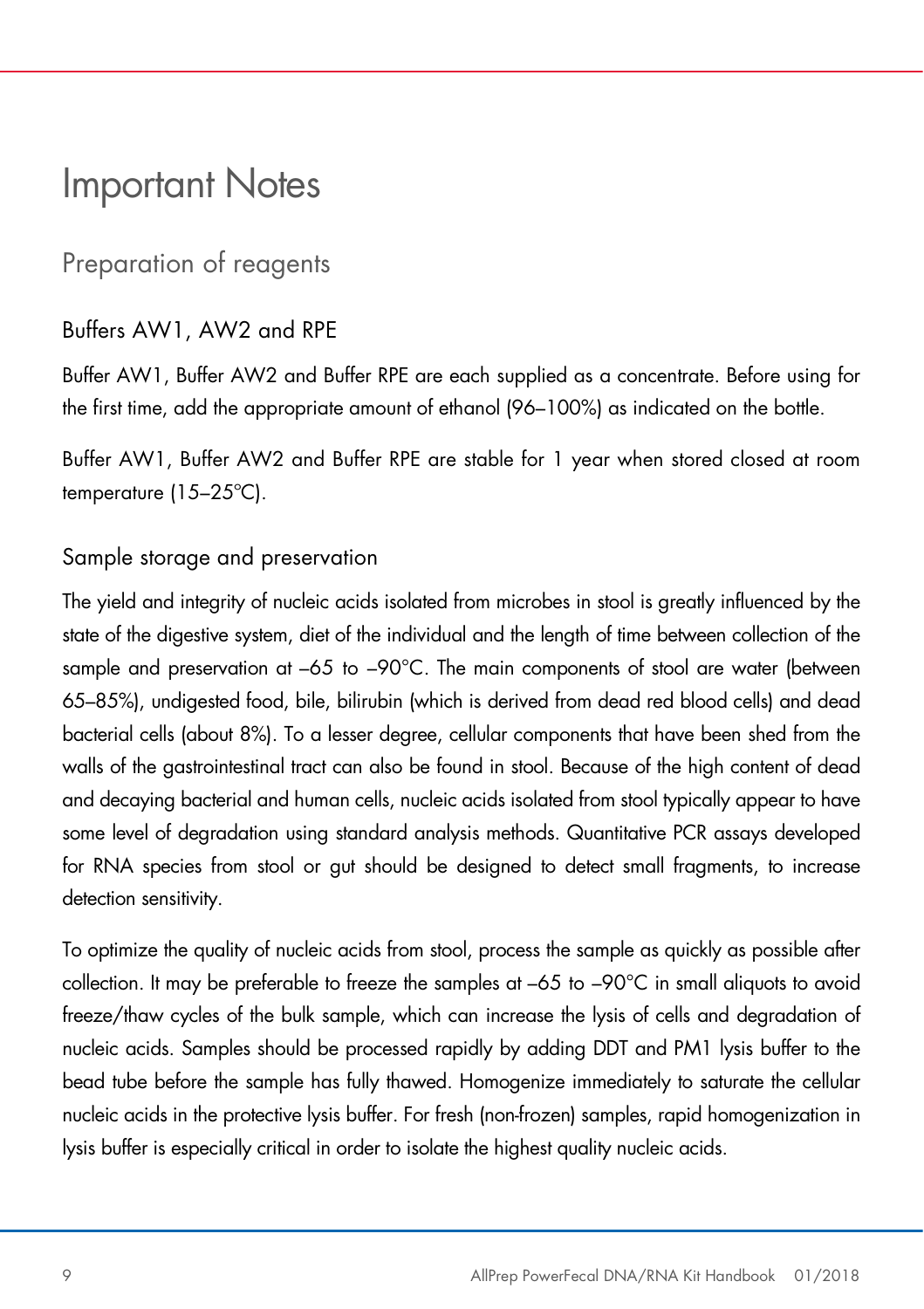### Disruption and homogenization of starting material

Efficient disruption and homogenization of the staring material is an absolute requirement for all nucleic acid purification procedures. Disruption and homogenization are two distinct steps:

- Disruption: Complete disruption of plasma membranes and cell walls of microbial cells is absolutely required to release all the nucleic acids contained in the sample. Different samples require different methods to achieve complete disruption. Incomplete disruption results in significantly reduced nucleic acid yields.
- Homogenization: Homogenization is necessary to reduce the viscosity of the lysates produced by disruption. Homogenization shears high-molecular-weight cellular components to create a homogeneous lysate. Incomplete homogenization results in inefficient binding of DNA and RNA and therefore significantly reduced yield and purity of nucleic acids. Excessive homogenization, on the other hand, results in shorter genomic DNA fragments.

#### Disruption and homogenization using the TissueLyser system

In bead milling, samples can be disrupted by rapid agitation in the presence of beads and lysis buffer. Disruption and simultaneous homogenization occur by the shearing and crushing action of the beads as they collide with the cells. Disruption efficiency is influenced by:

- Size and composition of beads
- Ratio of buffer to beads
- Amount of starting material
- Speed and configuration of the TissueLyser
- Disintegration time

Disruption parameters must be determined empirically for each application. For guidelines on disruption and homogenization of stool using the TissueLyser system, refer to the TissueLyser Handbook. For other bead mills, please refer to suppliers' guidelines for further details.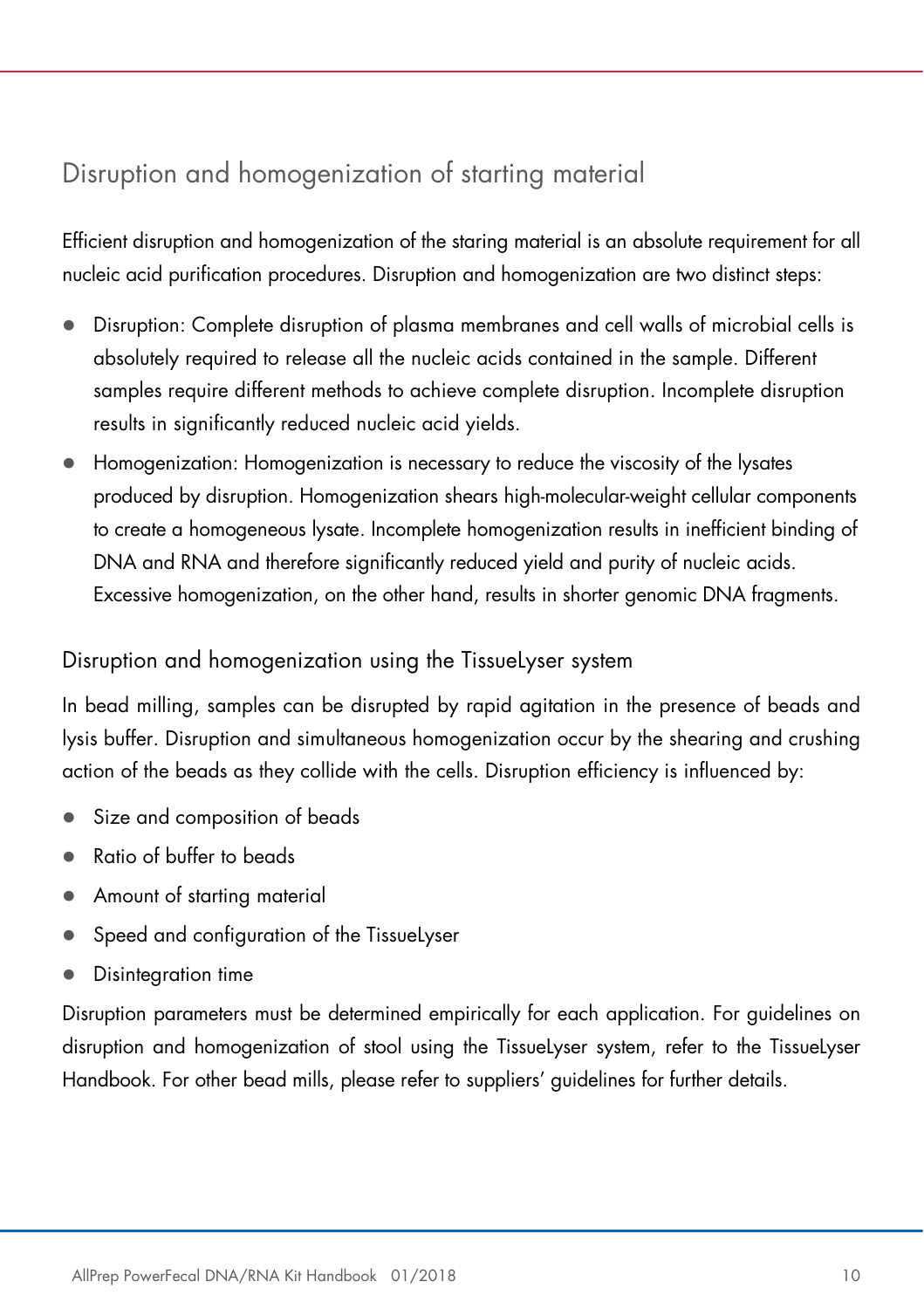### Protocol: Simultaneous Purification of Microbial DNA and RNA from the Same Stool Sample

### Notes before starting

- Warm Solution PM1 to use at 55°C for 10 min. Use Solution PM1 while still warm.
- Buffers AW1, AW2 and RPE are supplied as concentrates. Add the appropriate amounts of ethanol (96–100%) as indicated on the bottles (see Important Notes, page 10). Mix well after adding ethanol.
- Prepare 80% ethanol in water.
- For each prep, place a RNeasy Mini Spin Column in a Collection Tube (2 ml).
- If preparing RNA for the first time, read Appendix B: General Remarks on Handling RNA, page 20.
- Perform all steps of the procedure at room temperature. During the procedure, work quickly.

#### Procedure

- 1. Place 100–200 mg of stool into the Microbial Lysis Tube (provided).
- Note: This protocol is optimized for use with 100–200 mg stool. If the sample is liquid, pipet up to 200 µl sample into the Microbial Lysis Tube. Cut the end of the pipette to make pipetting easier. If the sample is frozen, use a scalpel or spatula to scrape frozen stool into a Microbial Lysis Tube on ice. Obtaining precise aliquots of stool samples is difficult, thus some variance in starting material is expected. For example, if trying to obtain a 200 mg stool sample, samples of 180–220 mg are considered within normal variance and this does not adversely affect results.
- 2. Add 650 µl Solution PM1 and 25 µl DTT (not supplied) to the lysis tube. Tightly cap the lid.

Note: Prior to use, Solution PM1 must be warmed at 55°C for 10 min to dissolve precipitates (see Notes before starting, above). Use Solution PM1 while still warm.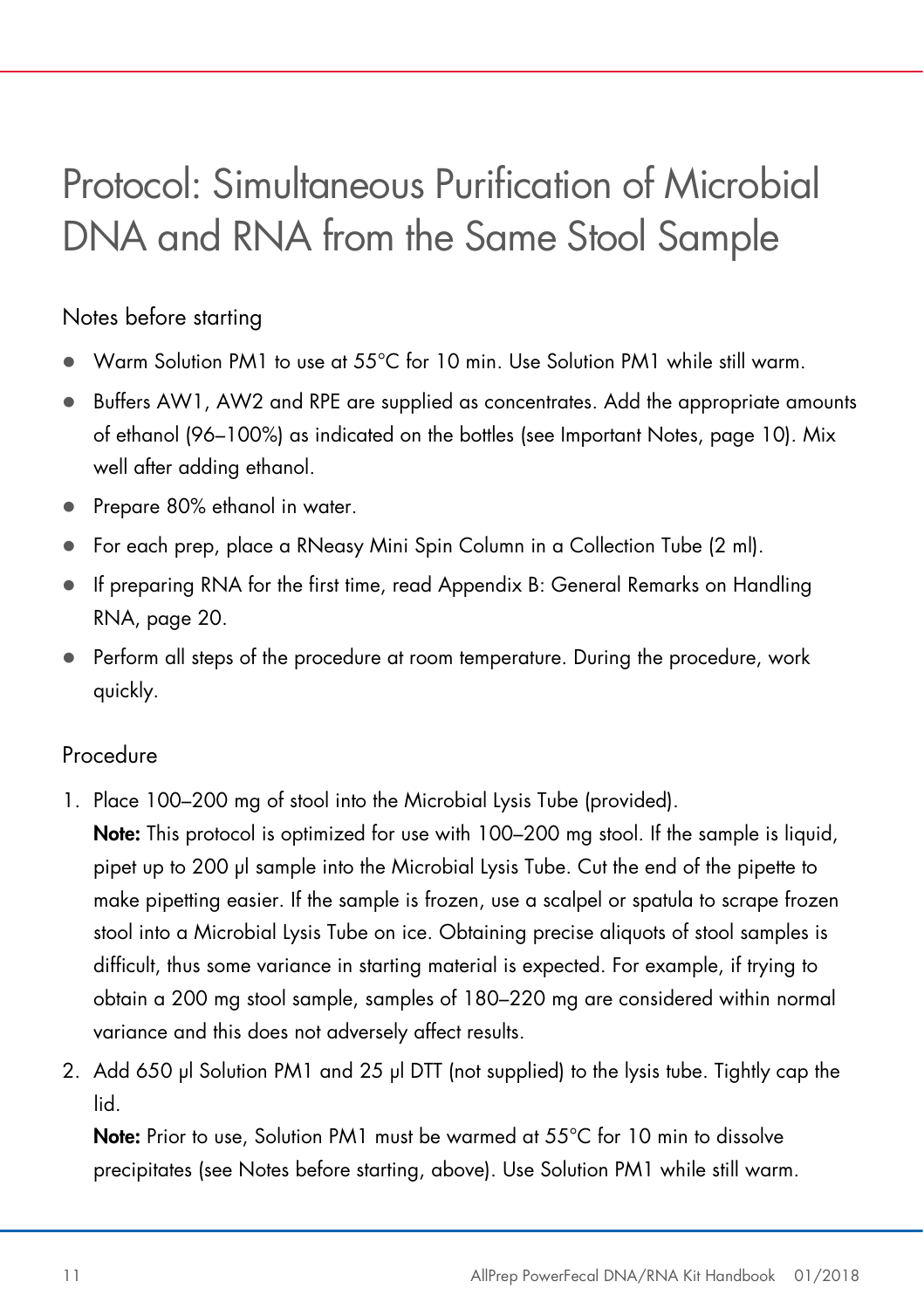3. Lyse bacterial cells. The following three options have been verified as compatible with the AllPrep PowerFecal DNA/RNA Kit.

A) Place the bead tube in a TissueLyser II for 2 min 30 s at 30 Hz. Incubate the homogenate at room temperature for 5 min. Lyse again for 2 min 30 s at 30 Hz.

B) Place the bead tube horizontally on a vortexer using a Vortex Adapter. Vortex at maximum speed for 5 min.

C) Place the bead tube into a FastPrep-24 instrument for 45 s at a velocity of 6 m/s. Incubate the homogenate at room temperature for 5 min. Lyse again for 45 sec at 6 m/s.

- 4. Centrifuge at  $\geq$ 18,000 x g for 1 min at room temperature.
- 5. Avoiding the deposit, transfer the supernatant to a clean 1.5 ml Collection Tube. Note: Expect a total volume of ~400-500 µl supernatant at this step.
- 6. Add 150 µl Solution IRS to the transferred supernatant, close the lid gently and vortex briefly to mix. Incubate at 2–8°C for 5 min.
- 7. Centrifuge at  $\geq$ 13,000 x q for 1 min at room temperature.
- 8. Avoiding the pellet, transfer 300 µl of the supernatant to a clean 2 ml Collection Tube. Note: Expect a total volume of ~400–500 µl supernatant at this step. Optional: Users who want to maximize nucleic acid yield may transfer up to 450 µl supernatant at this step. However, volumes greater than 300 µl will require additional pipetting at protocol steps 10–12, increasing the overall sample preparation time and reducing ease of handling.
- 9. Shake to mix Solution C4 before use. Add 400 µl Solution C4 to the transferred supernatant and mix well by pipetting. Do not centrifuge. Note: If more than 300 µl supernatant was transferred at step 8, add 1.4 volumes of Solution C4 to the supernatant and mix well by pipetting.
- 10. Transfer the 700 µl mix to an AllPrep DNA MinElute Spin Column placed in a 2 ml Collection Tube. Centrifuge at  $\geq 8000 \times g$  for 30 s at room temperature. After centrifugation, place the AllPrep DNA MinElute Spin Column in a new 2 ml Collection Tube and store it in a refrigerator at 2–8°C for DNA purification in steps 19–23. Use the flow-through for RNA purification in steps 11–18. Proceed to step 11.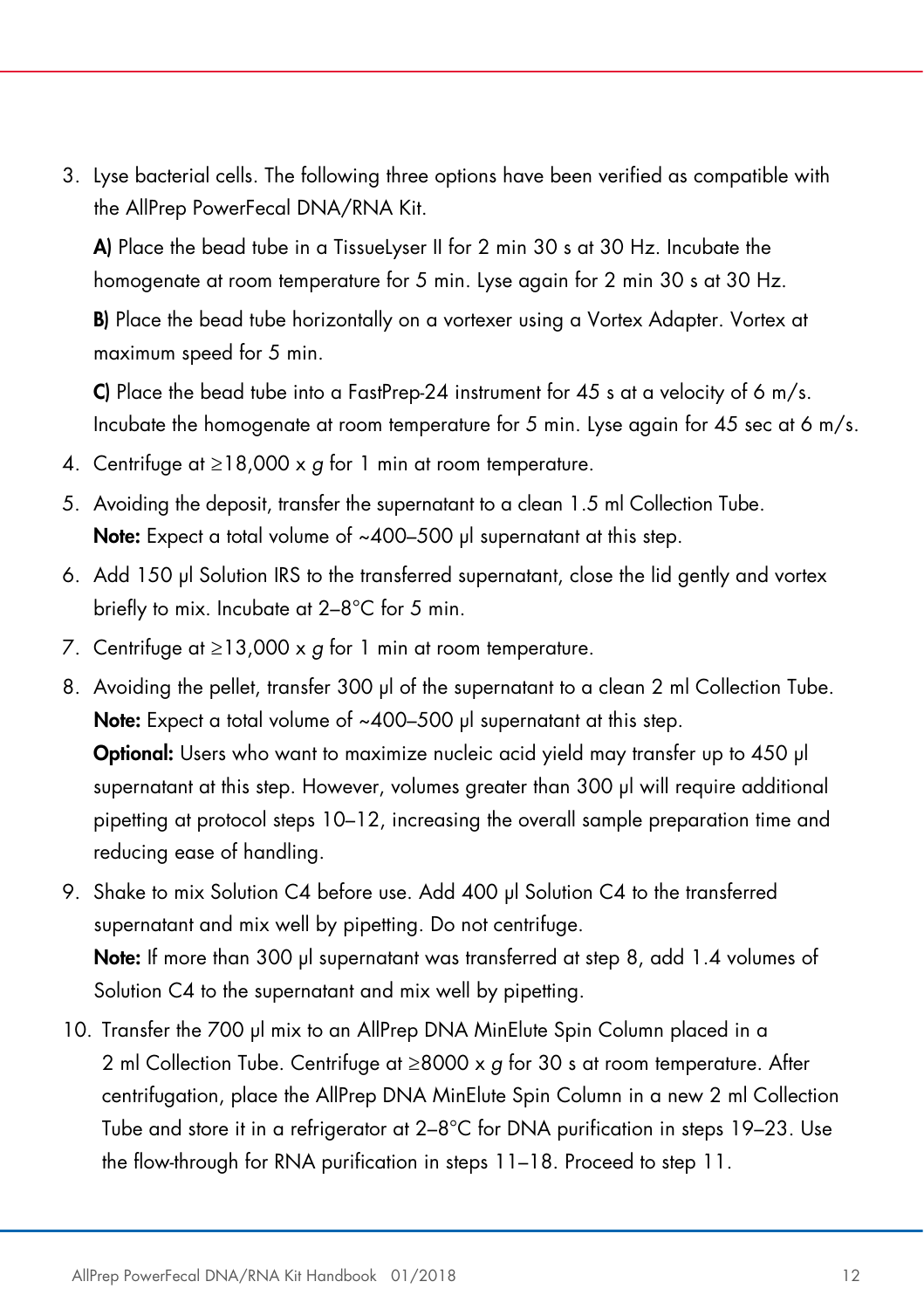Note: Verify that no liquid remains on top of the membrane. If the mixture has not completely passed through the AllPrep DNA MinElute Spin Column membrane, centrifuge the spin column again at  $\geq$ 13,000 x g for 1 min.

Optional: If more than 300 µl supernatant was transferred at step 8, the AllPrep DNA MinElute Spin Column must be loaded twice. First, transfer 700 µl of the mix to the AllPrep DNA MinElute Spin Column and centrifuge at  $\geq 8000 \times g$  for 30 s at room temperature. After centrifugation, place the DNA AllPrep Spin Column in a clean 2 ml Collection Tube. Transfer the remaining mix to the AllPrep DNA MinElute Spin Column and centrifuge at  $\geq 8000 \times g$  for 30 s at room temperature. Place the AllPrep DNA MinElute Spin Column in a clean 2 ml Collection Tube and store in a refrigerator at 2–8°C for DNA purification in steps 19–23. Use the two flow-through for RNA purification in steps 11–18. Proceed to step 11.

Total RNA purification

11. Add 700 µl 80% ethanol to the flow-through from step 10, and mix well by pipetting. Do not centrifuge.

Note: Precipitates may be visible after addition of ethanol. This does not affect the procedure.

**Optional:** If more than 300 µl supernatant was transferred at step 8, add 1 volume of 80% ethanol to each of the two flow-throughs. Mix well by pipetting.

- 12. Transfer up to 700 µl of the mix to an RNeasy Mini Spin Column placed in a 2 ml Collection Tube. Close the lid gently, and centrifuge at  $\geq 8000 \times q$  for 30 s. Discard the flow-through. Centrifuge successive aliquots in the same RNeasy Mini Spin Column. Discard flow-through after each centrifugation. Reuse the 2 ml Collection Tube in step 13.
- 13. Add 350 µl Buffer RW1 to the RNeasy Mini Spin Column. Close the lid gently, and centrifuge at  $>8000 \times g$  for 30 s. Discard the flow-through. Reuse the 2 ml Collection Tube in step 14.

**Optional:** If performing an optional on-column DNase digestion (see Appendix A: Optional On-Column DNase Digestion with the RNase-Free DNase Set, page 18), follow steps 1–4 instead of step 13.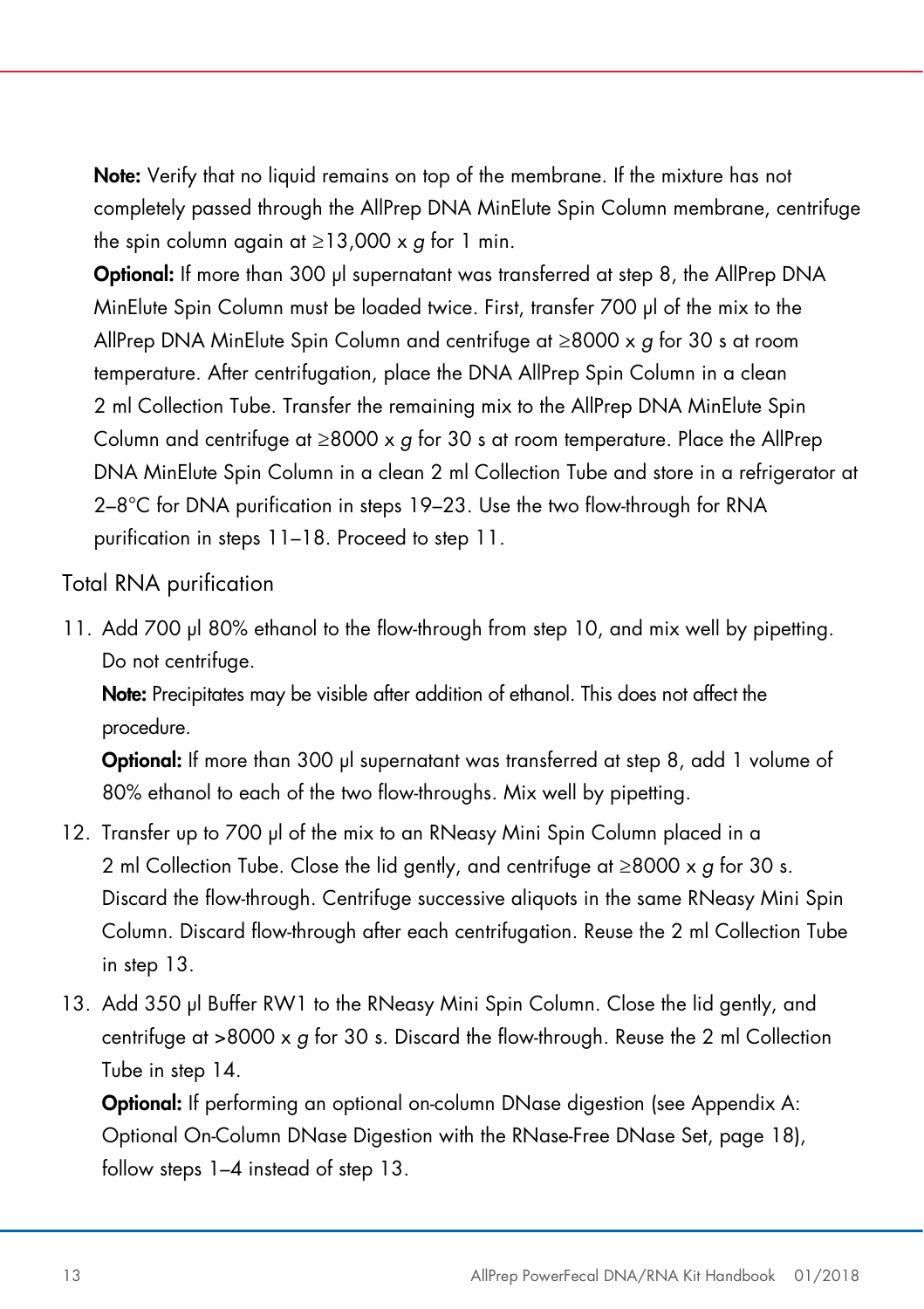14. Add 500 µl Buffer RPE to the RNeasy Mini Spin Column. Close the lid gently, and centrifuge at  $\geq 8000 \times g$  for 30 s. Discard the flow-through. Reuse the 2 ml Collection Tube in step 15.

Note: Buffer RPE is supplied as a concentrate. Ensure that ethanol is added to Buffer RPE before use (see Important Notes, page 9).

- 15. Add 500 µl Buffer RPE to the RNeasy Mini Spin Column. Close the lid gently and centrifuge at  $>18,000 \times g$  for 2 min. Discard the Collection Tube and the flow-through.
- 16. Place the RNeasy Mini Spin Column in a clean 2 ml Collection Tube. Close the lid gently and centrifuge at  $\geq$ 18,000 x q for 1 min. Note: Perform this step to eliminate any possible carryover of Buffer RPE or if residual flow-through remains on the outside of the RNeasy Spin Column after step 15.
- 17. Place the RNeasy Mini Spin Column in a clean 1.5 ml Collection Tube. Add 30 µl RNase-Free Water directly to the Spin Column membrane. Close the lid gently, and centrifuge at  $\geq 8000 \times q$  for 1 min.
- 18. Repeat step 17 for increased RNA yield.

#### Genomic DNA purification

19. Add 500 µl Buffer AW1 to the AllPrep DNA MinElute Spin Column from step 10. Close the lid gently, and centrifuge at  $\geq$ 8000 x g for 1 min. Discard the flow-through. Reuse the 2 ml Collection Tube in step 20.

Note: Verify that no liquid remains on top of the membrane. If the mixture has not completely passed through the AllPrep DNA MinElute Spin Column membrane, centrifuge again at  $\geq$ 13,000 x g for 1 min.

Note: Buffer AW1 is supplied as a concentrate. Ensure that ethanol is added to Buffer AW1 before use (see Important Notes, page 9).

Optional: If RNA-free genomic DNA is required, add 500 µl Buffer AW1 and 4 µl RNase A (25 mg/ml) to the AllPrep DNA MinElute Spin Column. Incubate for 2 min at room temperature before continuing with step 20.

20. Add 500 µl Buffer AW2 to the AllPrep DNA MinElute Spin Column. Close the lid gently and centrifuge at  $\geq$ 18,000 x g for 2 min.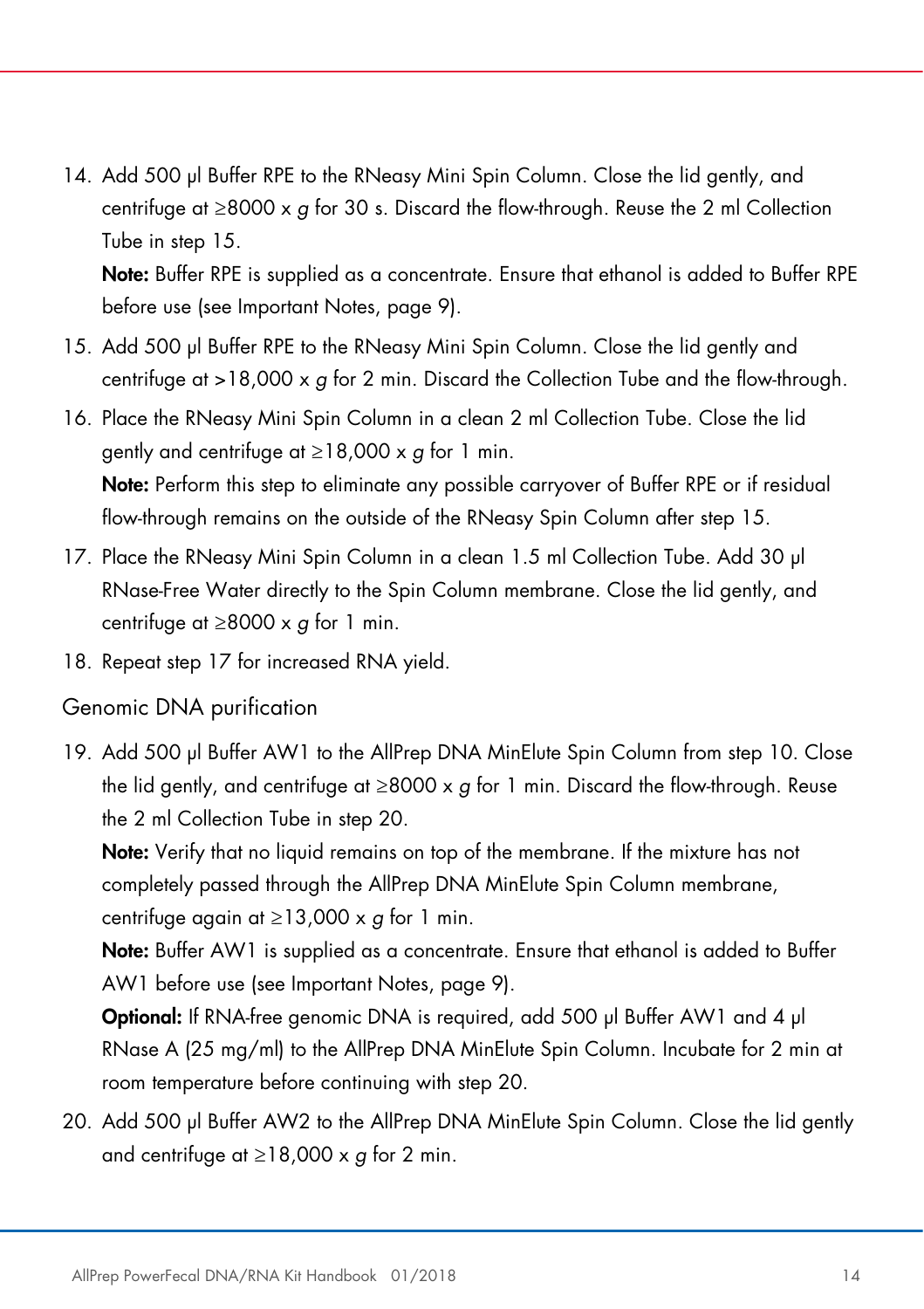Note: Buffer AW2 is supplied as a concentrate. Ensure that ethanol is added to Buffer AW2 before use (see "Important Notes", page 9).

21. Place the AllPrep DNA MinElute Spin Column in a clean 2 ml Collection Tube and discard the old Collection Tube with the flow-through. Close the lid gently, and centrifuge at  $\geq$ 18,000 x g for 1 min.

Note: Perform this step to eliminate any possible carryover of Buffer AW2 or if residual flow-through remains on the outside of the AllPrep DNA MinElute Spin Column after step 20.

- 22. Place the AllPrep DNA MinElute Spin Column in a clean 1.5 ml Collection Tube. Add 30 µl Buffer EB directly to the spin column membrane, and close the lid gently. Incubate at room temperature for 1 min, then centrifuge at  $\geq$ 8000 x g for 1 min.
- 23. Repeat step 22 for increased DNA yield.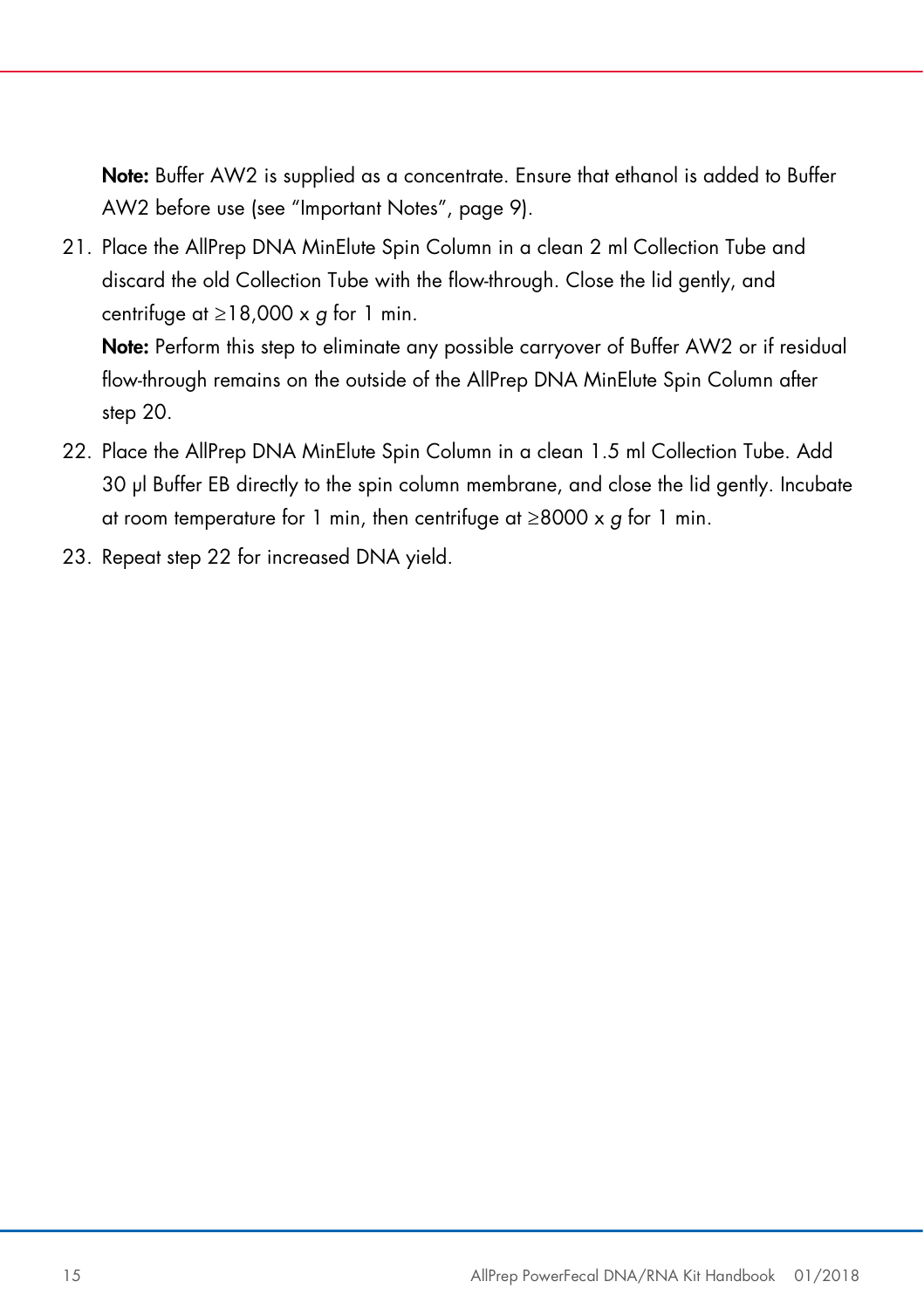### Troubleshooting Guide

This troubleshooting guide may be helpful in solving any problems that may arise. For more information, see also the Frequently Asked Questions page at our Technical Support Center: www.qiagen.com/FAQ/FAQList.aspx. The scientists in QIAGEN Technical Services are always happy to answer any questions you may have about either the information and/or protocols in this handbook or sample and assay technologies. For contact information, visit www.qiagen.com.

|    |                                                                    | <b>Comments and suggestions</b>                                                                                                                                                                                                                                                            |  |
|----|--------------------------------------------------------------------|--------------------------------------------------------------------------------------------------------------------------------------------------------------------------------------------------------------------------------------------------------------------------------------------|--|
|    | Low nucleic acid yield                                             |                                                                                                                                                                                                                                                                                            |  |
| a) | Sample stored under<br>unfavorable conditions                      | Samples should be stored at -65 to -90°C.                                                                                                                                                                                                                                                  |  |
| b) | Insufficient disruption and<br>homogenization                      | Repeat the DNA purification procedure with a new sample. Be sure to mix the<br>sample and Solution PM1 until the sample is thoroughly homogenized.                                                                                                                                         |  |
| c) | Too much starting material                                         | Overloading the spin columns significantly reduces nucleic acid yields.<br>Reduce the amount of starting material.                                                                                                                                                                         |  |
| d) | RNA still bound to RNeasy<br>Spin Column membrane                  | Repeat RNA elution, but incubate the RNeasy Spin Column on the benchtop<br>for 10 minutes with RNase-Free Water before centrifuging.                                                                                                                                                       |  |
| e) | DNA still bound to AllPrep<br>DNA MinElute Spin Column<br>membrane | Repeat DNA elution, but incubate the AllPrep DNA MinElute Spin Column on<br>the benchtop for 10 minutes with Buffer EB before centrifuging. Alternatively,<br>heat Buffer EB to 70°C prior to DNA elution.                                                                                 |  |
| f) | Ethanol carryover                                                  | During the second wash with Buffers RPE/AW2, be sure to centrifuge at<br>≥8000 x g for 2 minutes at 15-25°C to dry the spin column membrane.<br>Perform the optional centrifugation to dry the RNeasy Spin Column membrane<br>if any flow-through is present on the outside of the column. |  |

#### Low A260/A280 ratio for purified nucleic acids

| a) Inefficient removal of    | Repeat the nucleic acid purification procedure with a new sample. Be sure to |
|------------------------------|------------------------------------------------------------------------------|
| inhibitory substances due to | briefly vortex the sample after addition of Solution IRS.                    |
| insufficient mixing with     |                                                                              |
| Solution IRS                 |                                                                              |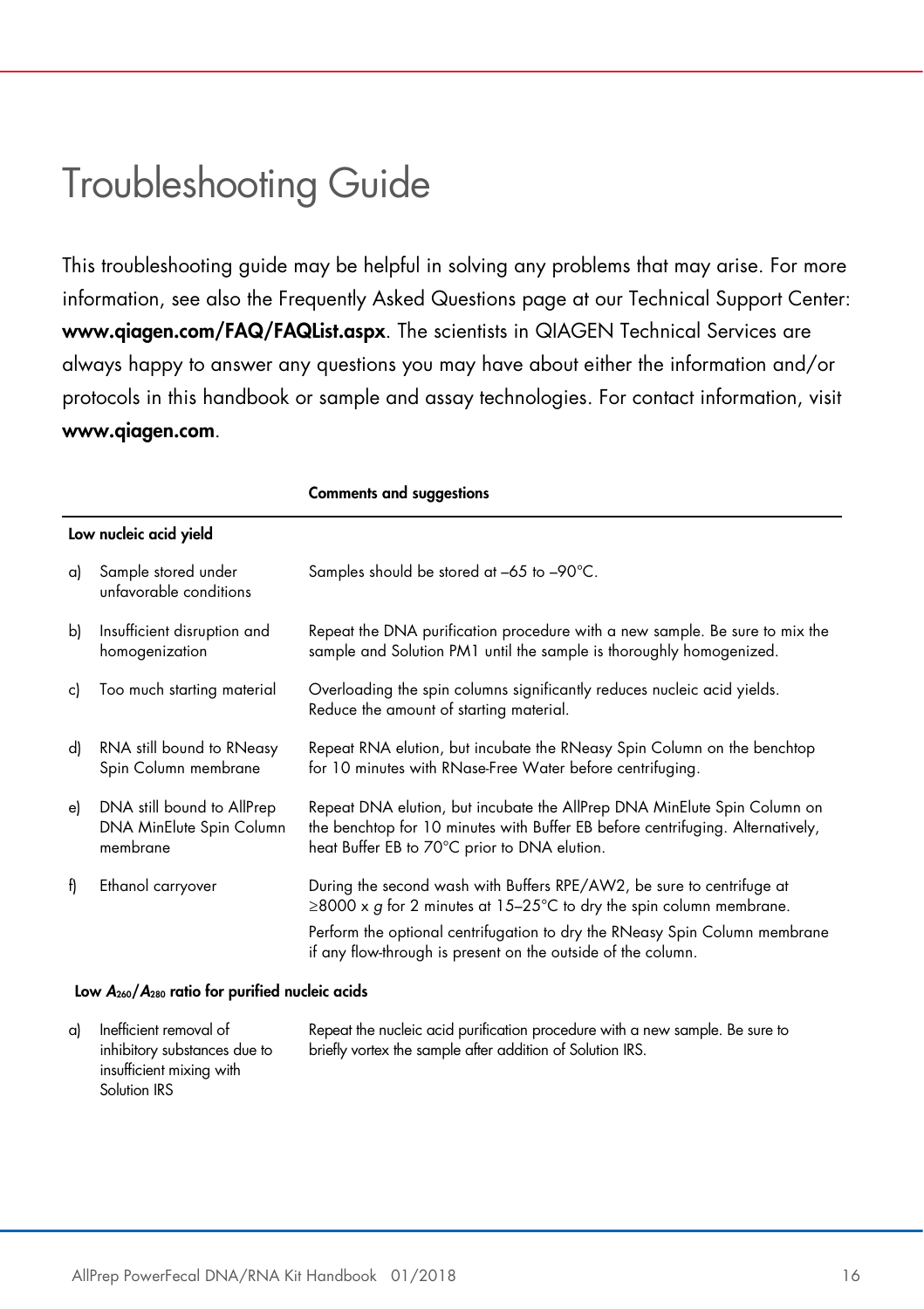#### Comments and suggestions

| b) | Buffer AW1, Buffer AW2 or<br>Buffer RPE prepared<br>incorrectly | Check that buffer concentrates were diluted with correct volumes of pure ethanol.<br>Do not use denatured alcohol, which contains other substances such as methanol<br>or methylethylketone. Repeat the procedure with a new sample.                                                                                                                                                 |  |
|----|-----------------------------------------------------------------|--------------------------------------------------------------------------------------------------------------------------------------------------------------------------------------------------------------------------------------------------------------------------------------------------------------------------------------------------------------------------------------|--|
|    | High $A_{260}/A_{280}$ ratio for purified nucleic acids         |                                                                                                                                                                                                                                                                                                                                                                                      |  |
|    | High level of residual RNA in<br>DNA                            | Add 20 µ RNase A (25 mg/ml) to the eluate and incubate for 10 minutes at room<br>temperature (15-25°C).                                                                                                                                                                                                                                                                              |  |
|    | DNA or RNA does not perform well in downstream applications     |                                                                                                                                                                                                                                                                                                                                                                                      |  |
|    | Inefficient removal of<br>inhibitory substances                 | In most cases, no inhibition will be observed when amplifying nucleic acids<br>purified using the AllPrep PowerFecal DNA/RNA Kit. However, if the<br>template nucleic acids do not perform well in downstream applications (which<br>may occur with extreme sample types), dilution of the template (suggested<br>dilution 1:10) prior to downstream processing should be attempted. |  |
|    |                                                                 | If dilution is not successful in recovering the sample, repeat the nucleic acid<br>purification procedure with a new sample. Be sure to briefly vortex the sample<br>after addition of Solution IRS. Take care to not transfer any of the pellet after<br>Solution IRS treatment.                                                                                                    |  |
|    | <b>DNA</b> fragmented                                           |                                                                                                                                                                                                                                                                                                                                                                                      |  |
| a) | Sample stored under<br>unfavorable conditions                   | Samples should be stored at -65 to -90°C.                                                                                                                                                                                                                                                                                                                                            |  |
| b) | Homogenization was too<br>vigorous                              | The length of the purified DNA depends strongly on the homogenization<br>conditions. If longer DNA fragments are required, keep the homogenization time to<br>a minimum or use a gentler homogenization method if possible (e.g., use a vortex<br>adapter instead of a TissueLyser system).                                                                                          |  |
|    | RNA degraded                                                    |                                                                                                                                                                                                                                                                                                                                                                                      |  |
| a) | Sample stored under<br>unfavorable conditions                   | Samples should be stored at -65 to -90°C.                                                                                                                                                                                                                                                                                                                                            |  |
| b) | RNase contamination                                             | RNases are ubiquitous and stable laboratory contaminants and can be potentially<br>introduced to a sample during use. Be certain not to introduce any RNases during<br>the AllPrep PowerFecal DNA/RNA procedure or later handling (see Appendix B:<br>General Remarks on Handling RNA, page 20, for guidelines on handling RNA.                                                      |  |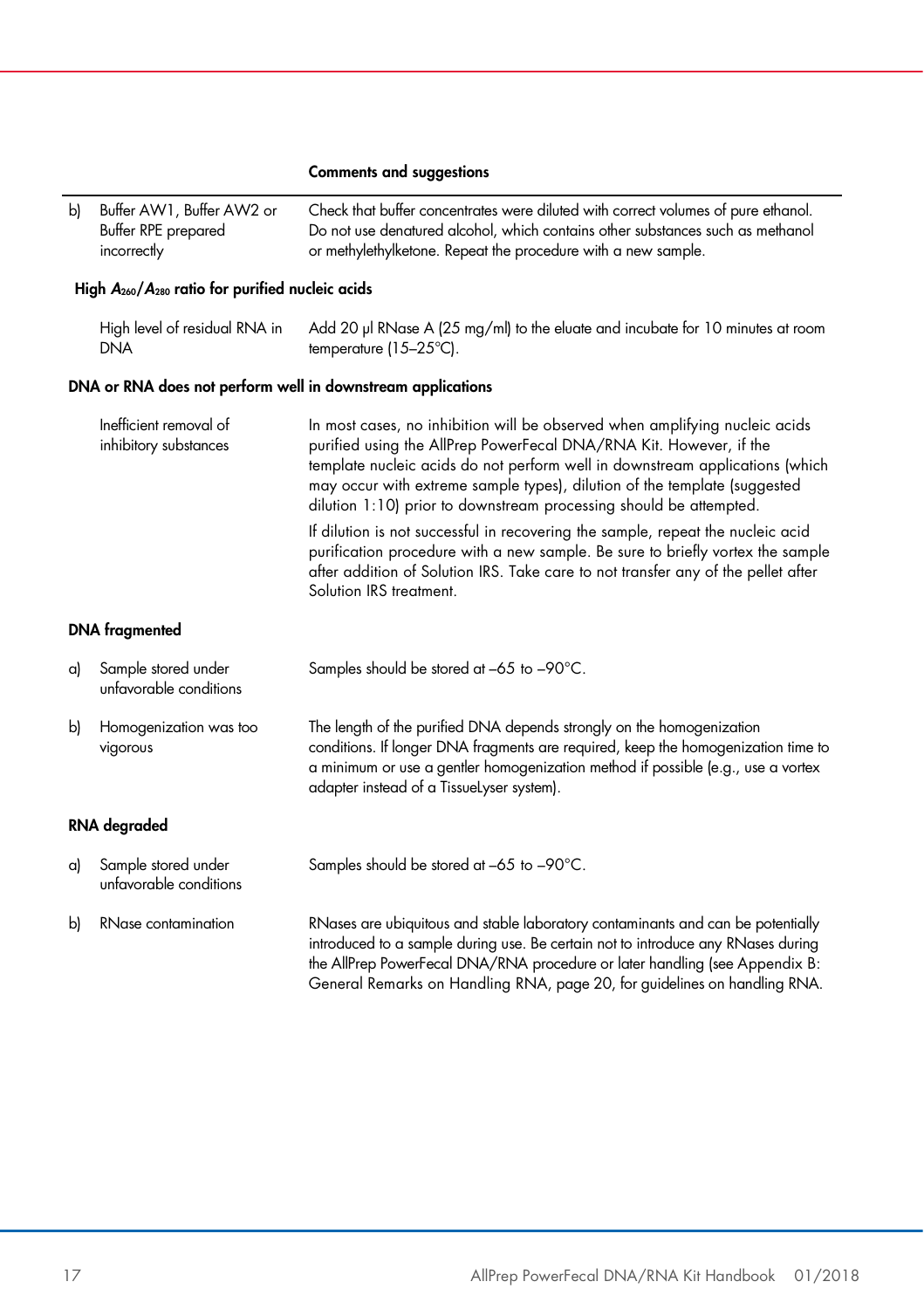### Appendix A: Optional On-Column DNase Digestion with the RNase-Free DNase Set

The RNase-Free DNase Set (cat. no. 79254) provides efficient on-column digestion of DNA during RNA purification. The DNase is efficiently removed in subsequent wash steps.

Note: Standard DNase buffers are not compatible with on-column DNase digestion. Use of other buffers may affect the binding of RNA to the RNeasy membrane, reducing RNA yield and integrity.

Lysis and homogenization of the sample and binding of RNA to the RNeasy membrane are performed according to the standard protocols. After washing with a reduced volume of Buffer RW1, the RNA is treated with DNase I while bound to the RNeasy membrane. The DNase I is removed by a second wash with Buffer RW1. Washing with Buffer RPE and elution of RNA are then performed according to the standard protocol.

Important points before starting

 Do not vortex the reconstituted DNase I. DNase I is especially sensitive to physical denaturation. Mixing should only be carried out by gently inverting the tube.

#### Things to do before starting

 Prepare DNase I stock solution before using the RNase-Free DNase Set for the first time. Dissolve the lyophilized DNase I (1500 Kunitz units) in 550 µl of RNase-Free Water provided. To avoid loss of DNase I, do not open the vial. Inject RNase-Free Water into the vial using an RNase-free needle and syringe. Mix gently by inverting the vial. Do not vortex.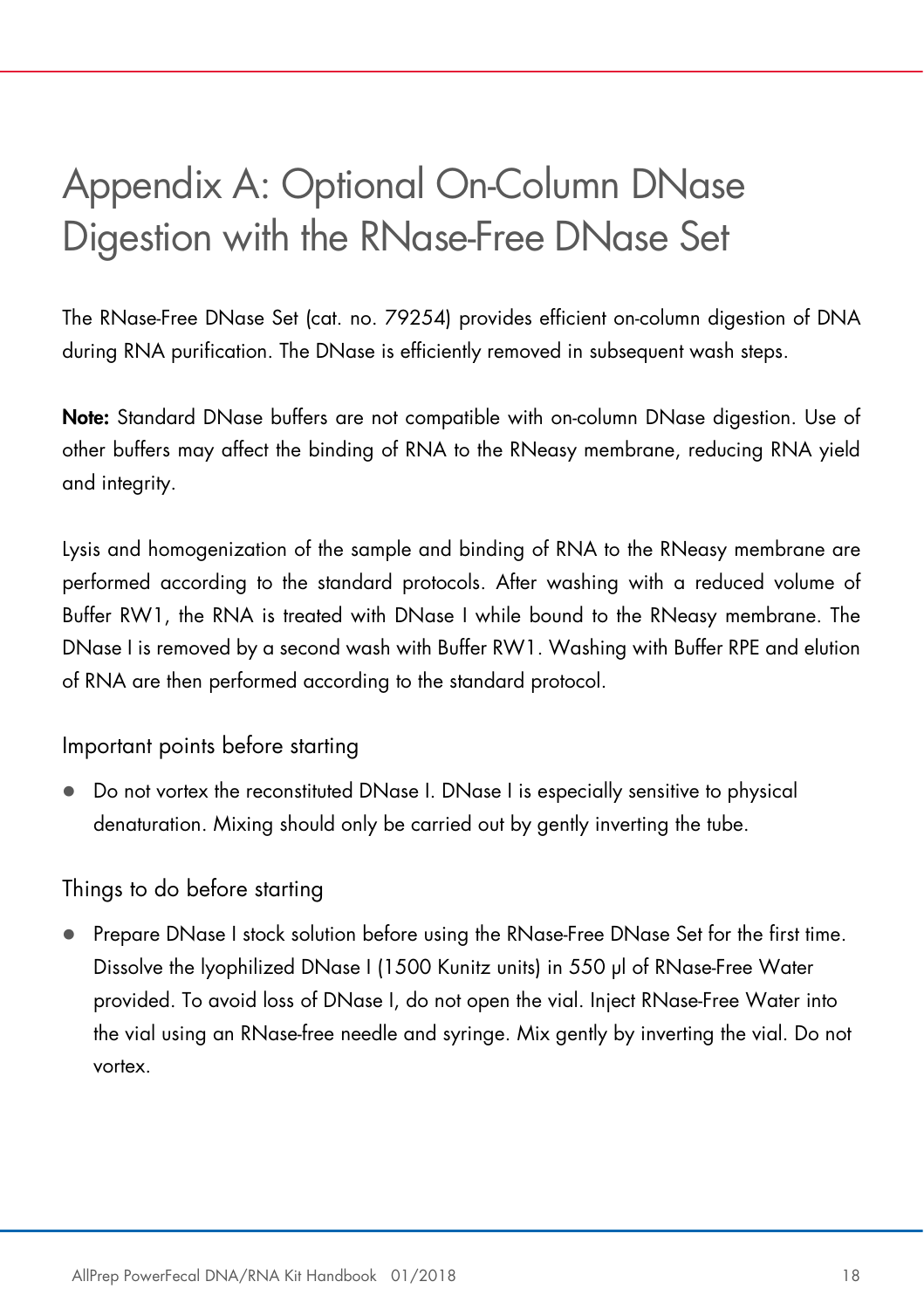• For long-term storage of DNase I, remove the stock solution from the glass vial, divide into single-use aliquots, and store at  $-15$  to  $-30^{\circ}$ C for up to 9 months. Thawed aliquots can be stored at 2–8°C for up to 6 weeks. Do not refreeze the aliquots after thawing.

#### Procedure

Prepare and load samples onto the RNeasy Spin Column as indicated in the protocol. Instead of performing the first wash step (step 13 of the protocol on page 14), follow steps 1–4.

- 1. Add 350 µl Buffer RW1 to the RNeasy Spin Column, and centrifuge for 15 s at >8000 x g to wash the membrane. Discard the flow-through. Reuse the Collection Tube.
- 2. Add 10 µl DNase I stock solution (see above) to 70 µl Buffer RDD. Mix by gently inverting the tube. Centrifuge briefly to collect residual liquid from the inside of the tube. Note: Buffer RDD is supplied with the RNase-Free DNase Set. Note: DNase I is especially sensitive to physical denaturation. Mixing should only be carried out by gently inverting the tube. Do not vortex.
- 3. Add the DNase I incubation mix (80 µl) directly to the RNeasy Spin Column membrane, and incubate at room temperature (15–25°C) for 15 min. Note: Be sure to add the DNase I incubation mix directly to the RNeasy Spin Column membrane. DNase digestion will be incomplete if part of the mix sticks to the walls of the O-ring of the spin column.
- 4. Add 350 µl Buffer RW1 to the RNeasy Spin Column, and centrifuge for 15 s at >8000 x g. Discard the flow-through. Continue with step14 of the protocol on page 14 (i.e., the first wash with Buffer RPE). Reuse the Collection Tube in step 14.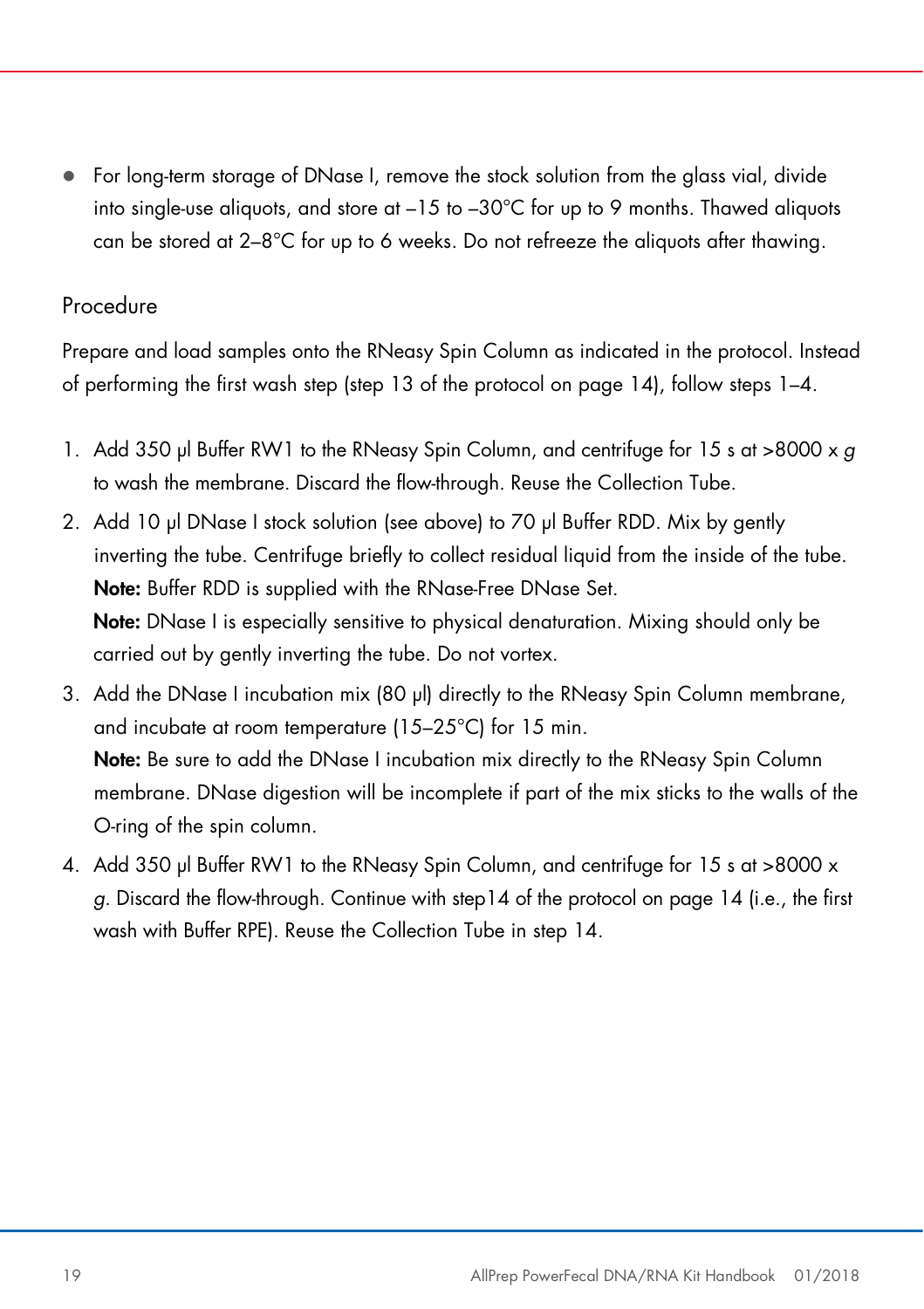### Appendix B: General Remarks on Handling RNA

### Handling RNA

Ribonucleases (RNases) are very stable and active enzymes that generally do not require cofactors to function. Since RNases are difficult to inactivate and even minute amounts are sufficient to destroy RNA, do not use plasticware or glassware without first eliminating possible RNase contamination. Great care should be taken to avoid inadvertently introducing RNases into the RNA sample during or after the purification procedure. In order to create and maintain an RNase-free environment, the following precautions must be taken during pretreatment and use of disposable and non-disposable vessels and solutions while working with RNA.

#### General handling

Proper microbiological, aseptic technique should always be used when working with RNA. Hands and dust particles may carry bacteria and molds and are the most common sources of RNase contamination. Always wear latex or vinyl gloves while handling reagents and RNA samples to prevent RNase contamination from the surface of the skin or from dusty laboratory equipment. Change gloves frequently and keep tubes closed whenever possible. Keep purified RNA on ice when aliquots are pipetted for downstream applications.

#### Disposable plasticware

The use of sterile, disposable polypropylene tubes is recommended throughout the procedure. These tubes are generally RNase-free and do not require pretreatment to inactivate RNases.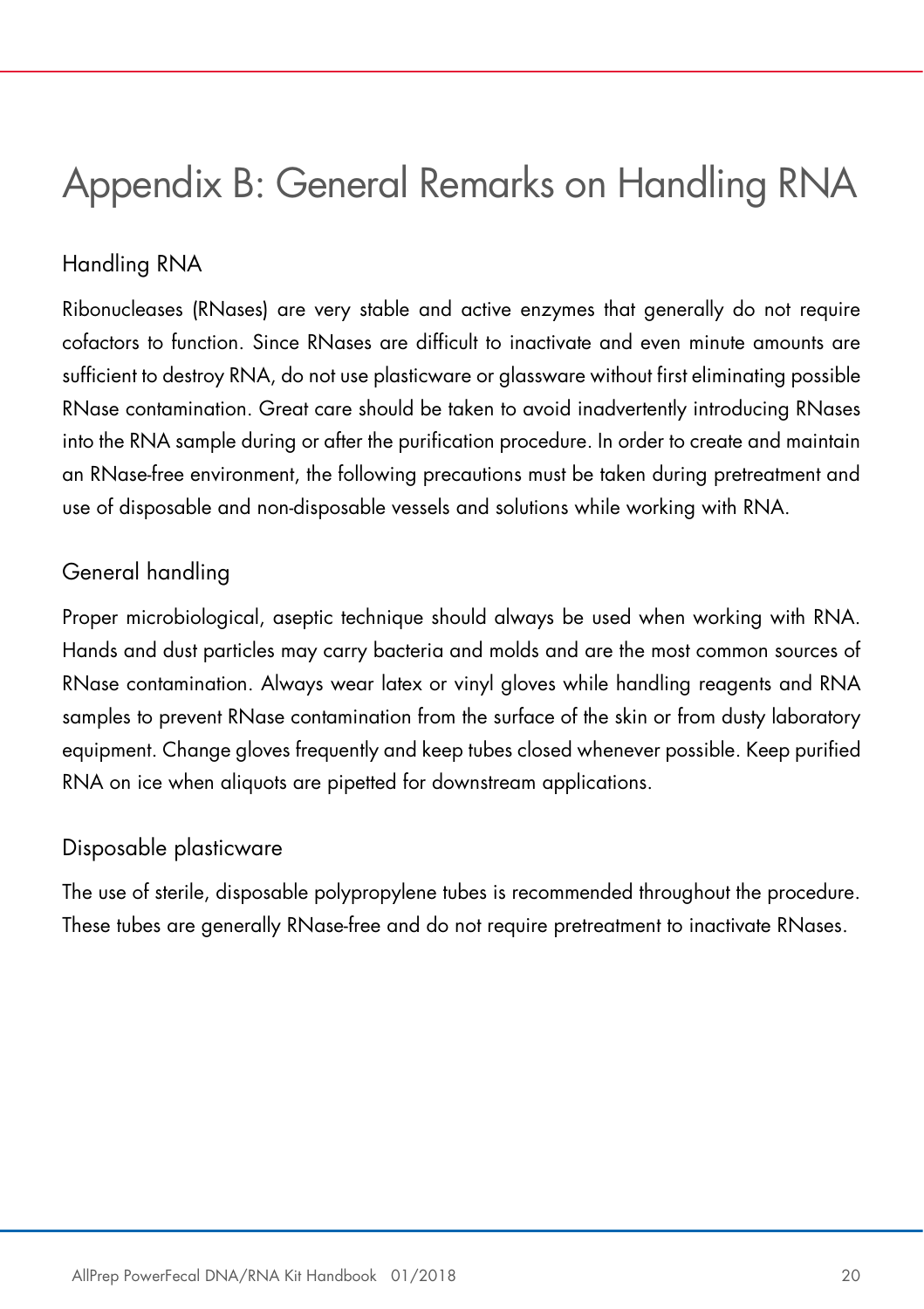### Non-disposable plasticware

Non-disposable plasticware should be treated before use to ensure that it is RNase-free. Plasticware should be thoroughly rinsed with 0.1 M NaOH\*, 1 mM EDTA\* followed by RNase-free water. Alternatively, chloroform-resistant and plasticware can be rinsed with chloroform\* to inactivate RNases.

#### Glassware

Glassware should be treated before use to ensure that it is RNase-free. Glassware used for RNA work should be cleaned with a detergent\*, thoroughly rinsed, and oven baked at 240°C for at least 4 hours (overnight, if more convenient) before use. Autoclaving alone will not fully inactivate RNases. Alternatively, glassware can be treated with DEPC\* (diethyl pyrocarbonate). Fill glassware with 0.1% DEPC\* (0.1% in water), allow to stand overnight (12 hours) at 37°C, and then autoclave or heat to 100°C for 15 minutes to eliminate residual DEPC.

#### Electrophoresis tanks

Electrophoresis tanks should be cleaned with detergent solution (e.g., 0.5% SDS\*), thoroughly rinsed with RNase-Free Water, and then rinsed with ethanol† and allow to dry.

\* When working with chemicals, always wear a suitable lab coat, disposable gloves and protective goggles. For more information, consult the appropriate safety data sheets (SDSs), available from the product supplier.

† Plastics used for some electrophoresis tanks are not resistant to ethanol. Take proper care and check the supplier's instructions.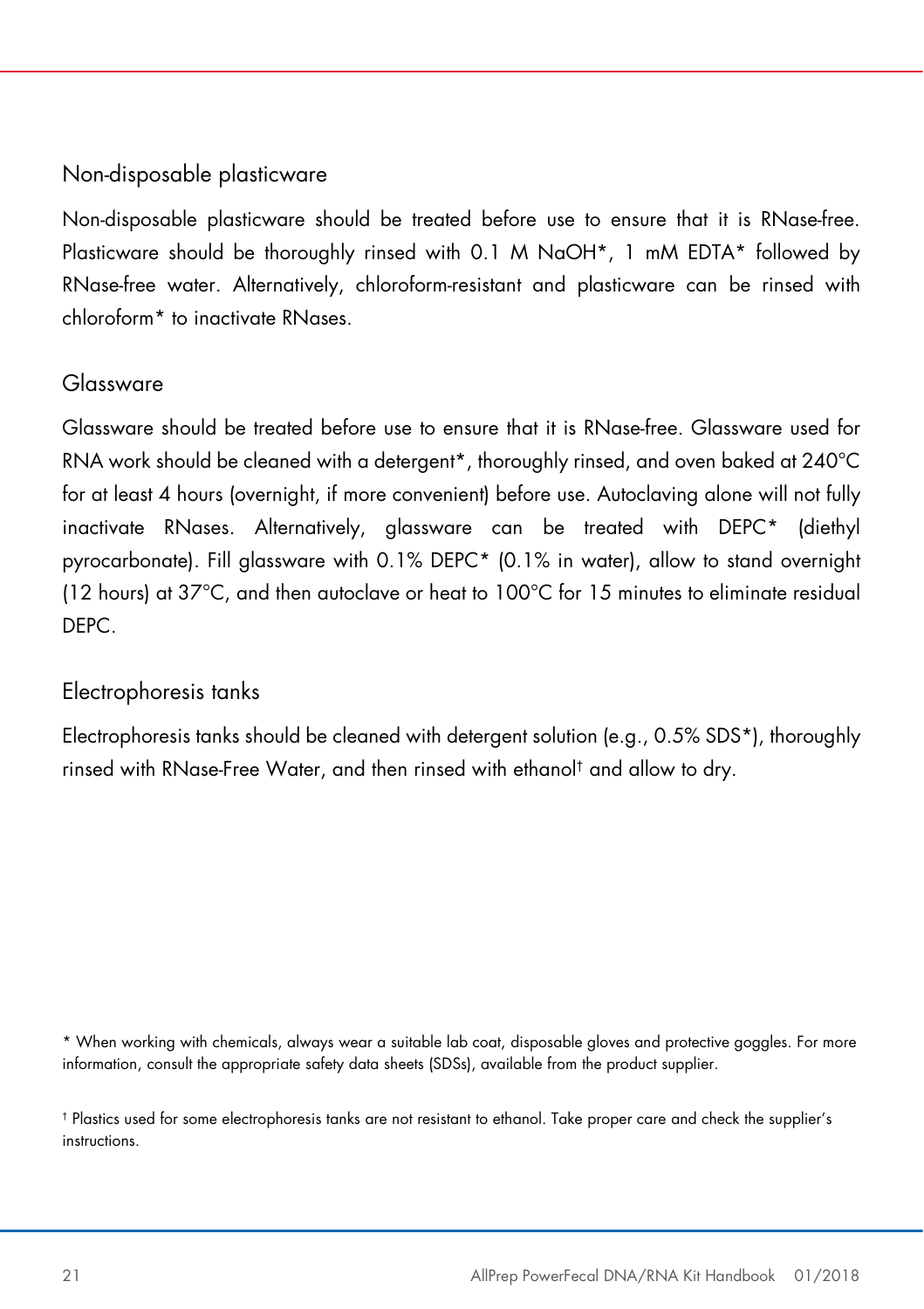#### **Solutions**

Solutions (water and other solutions) should be treated with 0.1% DEPC\*. DEPC is a strong, but not absolute inhibitor of RNases. It is commonly used at a concentration of 0.1% to inactivate RNases on glass or plasticware or to create RNase-free solutions and water. DEPC inactivates RNases by covalent modification. Add 0.1 ml DEPC to 100 ml of the solution to be treated and shake vigorously to bring the DEPC into solution. Let the solution incubate for 12 hours at 37°C. Autoclave for 15 minutes to remove any trace of DEPC. DEPC will react with primary amines and cannot be used directly to treat Tris\* buffers. DEPC is highly unstable in the presence of Tris buffers and decomposes rapidly into ethanol and  $CO<sub>2</sub>$ . When preparing Tris buffers, treat water with DEPC first, and then dissolve Tris to make the appropriate buffer. Trace amounts of DEPC will modify purine residues in RNA by carbethoxylation. Carbethoxylated RNA is translated with very low efficiency in cell-free systems. However, its ability to form DNA:RNA or RNA:RNA hybrids is not seriously affected unless a large fraction of the purine residues have been modified. Residual DEPC must always be eliminated from solutions or vessels by autoclaving or heating to 100°C for 15 minutes.

<sup>\*</sup> When working with chemicals, always wear a suitable lab coat, disposable gloves and protective goggles. For more information, consult the appropriate safety data sheets (SDSs), available from the product supplier.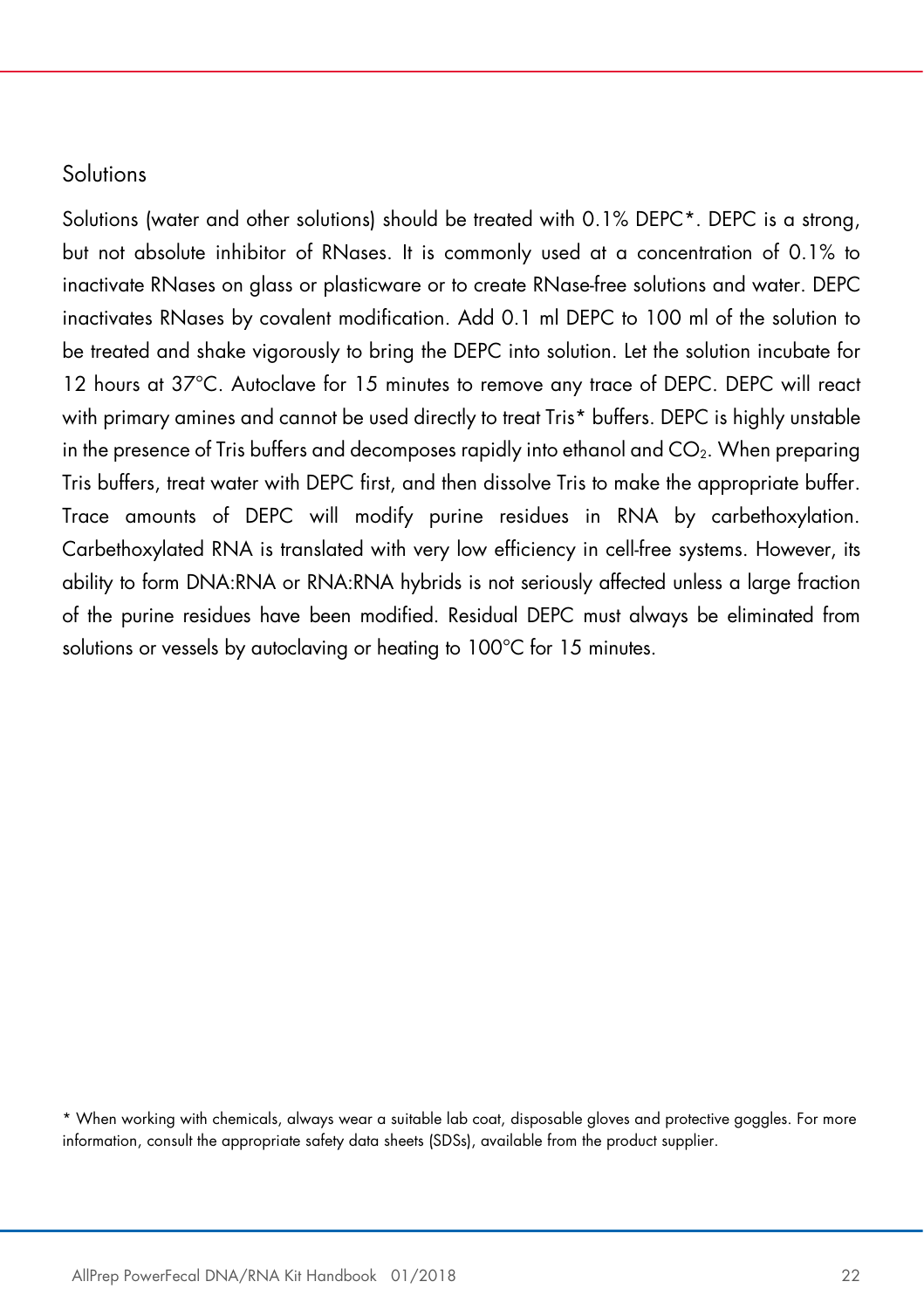## Ordering Information

| Product                                         | <b>Contents</b>                                                                            | Cat. no. |
|-------------------------------------------------|--------------------------------------------------------------------------------------------|----------|
| AllPrep PowerFecal<br>DNA/RNA Kit (50)          | For 50 preps: Simultaneous purification of<br>genomic DNA and total RNA from stool samples | 80244    |
| <b>Related products</b>                         |                                                                                            |          |
| <b>RNase-Free DNase Set</b><br>(50)             | For 50 preps: DNase digestion during RNA<br>purification                                   | 79254    |
| Pathogen Lysis Tubes S                          | With small beads for mechanical disruption of<br>bacteria                                  | 19091    |
| Pathogen Lysis Tubes L                          | With large beads for mechanical disruption of<br>fungi, including yeast, and some bacteria | 19092    |
| TissueLyser II                                  | For medium- to high-throughput sample disruption<br>for molecular analysis*                | 85300    |
| TissueLyser Adapter Set<br>$2 \times 24$        | For efficient disruption of up to 48 samples in<br>parallel on the TissueLyser II          | 69982    |
| TissueLyser Adapter Set<br>$2 \times 96$        | For efficient disruption of up to 192 samples in<br>parallel on the TissueLyser II         | 69984    |
| QIAamp DNA Stool Kit<br>(50)                    | For 50 preps: Isolation of gDNA from stool<br>samples                                      | 51604    |
| QIAamp Fast DNA<br>Stool Mini Kit (50)          | For 50 preps: Isolation of DNA from stool                                                  | 51504    |
| <b>QIAamp PowerFecal</b><br><b>DNA Kit (50)</b> | For 50 preps: Isolation of DNA from stool, gut<br>material and biosolids                   | 12830-50 |

\* The TissueLyser II must be used in combination with the TissueLyser Adapter Set 2 x 24 or TissueLyser Adapter Set 2 x 96.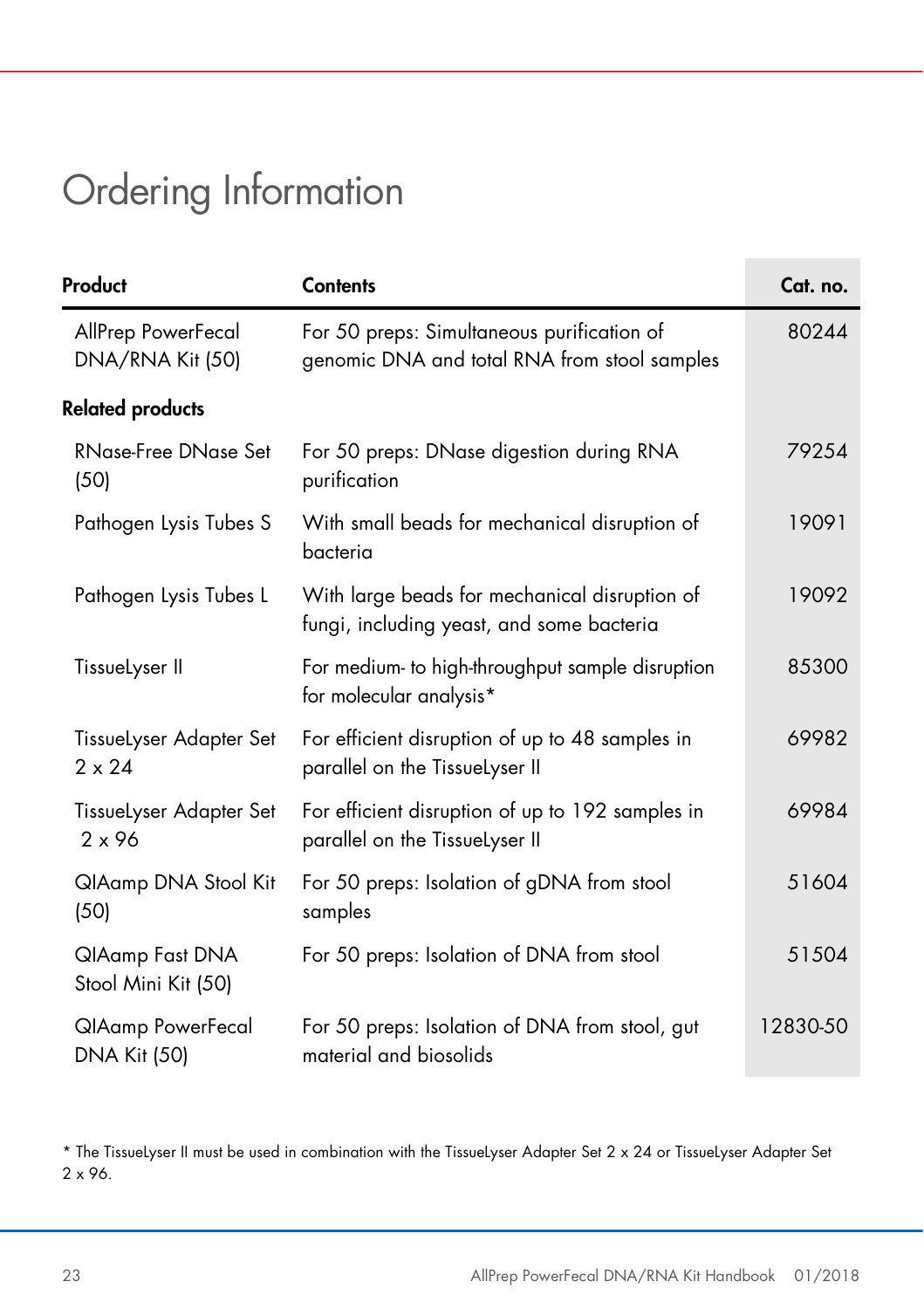| Product                                          | <b>Contents</b>                                                                                                                                                                                              | Cat. no.  |
|--------------------------------------------------|--------------------------------------------------------------------------------------------------------------------------------------------------------------------------------------------------------------|-----------|
| RNeasy<br>PowerMicrobiome Kit<br>(50)            | For 50 preps: Isolate total RNA from stool and<br>gut material                                                                                                                                               | 26000-50  |
| <b>DNeasy PowerSoil Kit</b><br>(50)              | For 50 preps: Isolate microbial DNA from all<br>soil types                                                                                                                                                   | 12888-50  |
| <b>DNeasy PowerSoil Kit</b><br>(100)             | For 100 preps: Isolate microbial DNA from all<br>soil types                                                                                                                                                  | 12888-100 |
| <b>RNeasy PowerSoil</b><br>Total RNA Kit (25)    | For 25 preps: Isolate high-quality RNA from all<br>soil types                                                                                                                                                | 12866-25  |
| QIAamp DNA<br>Microbiome Kit (50)                | For 50 preps: Isolation of bacterial microbiome<br>DNA from mixed samples                                                                                                                                    | 51704     |
| QIAseq FX DNA<br>Library Kit (24)                | Complete, all-enzymatic NGS library prep for<br>high-complexity DNA sequencing applications<br>compatible with any Illumina sequencer;<br>includes a plate containing 24 adapters with<br>different barcodes | 180473    |
| QIAseq FX DNA<br>Library Kit (96)                | Complete, all-enzymatic NGS library prep for<br>high-complexity DNA sequencing applications<br>compatible with any Illumina sequencer;<br>includes a plate containing 96 adapters with<br>different barcodes | 180475    |
| <b>QIAseq Ultralow Input</b><br>Library Kit (12) | For 12 reactions: Preparation of DNA libraries<br>for next-generation sequencing applications<br>that use Illumina instruments                                                                               | 180492    |
| <b>QIAseq Ultralow Input</b><br>Library Kit (96) | For 96 reactions: Preparation of DNA libraries<br>for next-generation sequencing applications<br>that use Illumina instruments                                                                               | 180495    |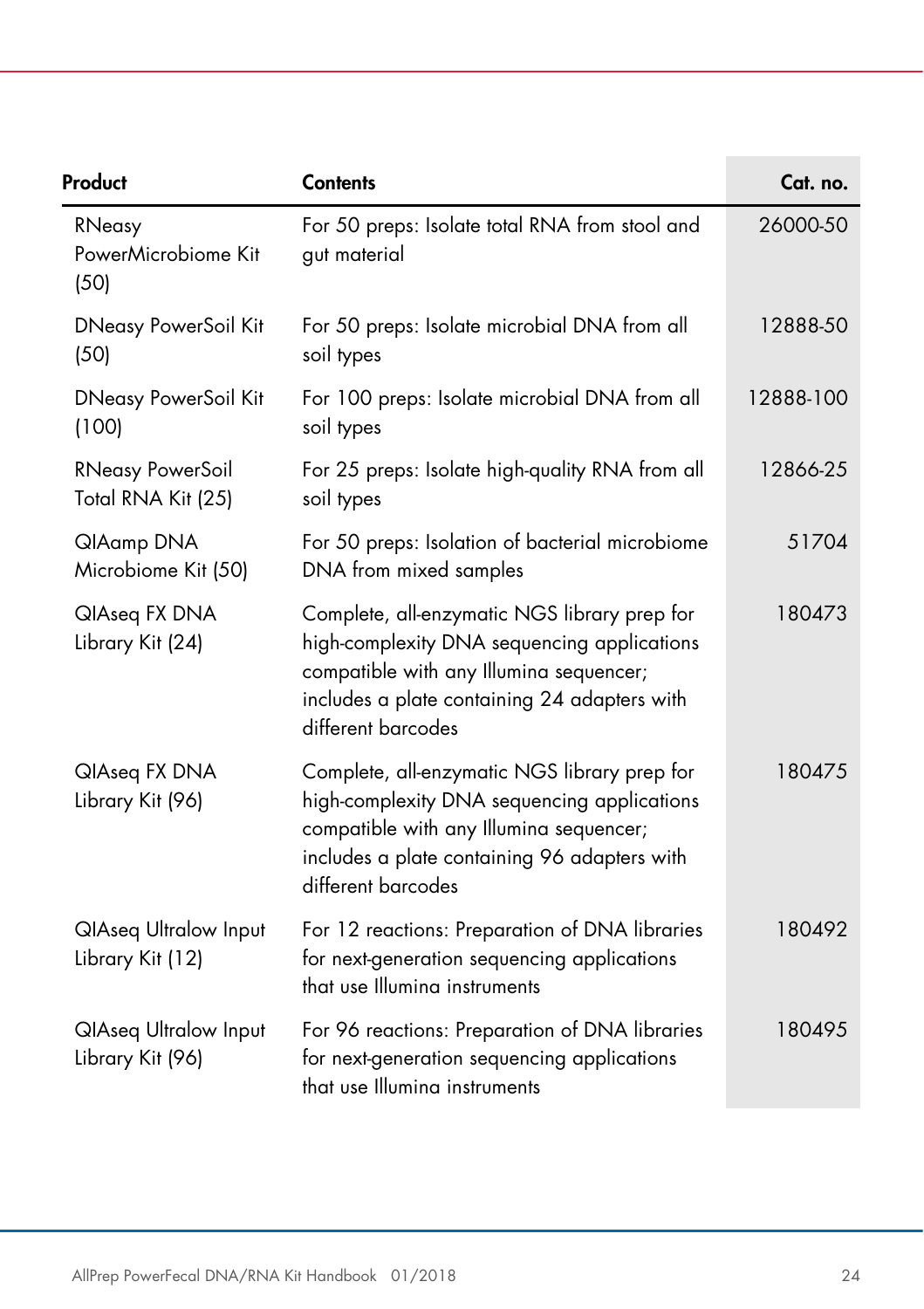| Product                                       | <b>Contents</b>                                                                                                                 | Cat. no. |
|-----------------------------------------------|---------------------------------------------------------------------------------------------------------------------------------|----------|
| QIAseq 1-step<br>Amplicon Library Kit<br>(12) | For 12 reactions: For fast and efficient<br>preparation of DNA libraries for use in next-<br>generation sequencing applications | 180412   |
| QIAseq 1-step<br>Amplicon Library Kit<br>(96) | For 96 reactions: For fast and efficient<br>preparation of DNA libraries for use in next-<br>generation sequencing applications | 180415   |

For up-to-date licensing information and product-specific disclaimers, see the respective QIAGEN kit handbook or user manual. QIAGEN kit handbooks and user manuals are available at www.qiagen.com or can be requested from QIAGEN Technical Services or your local distributor.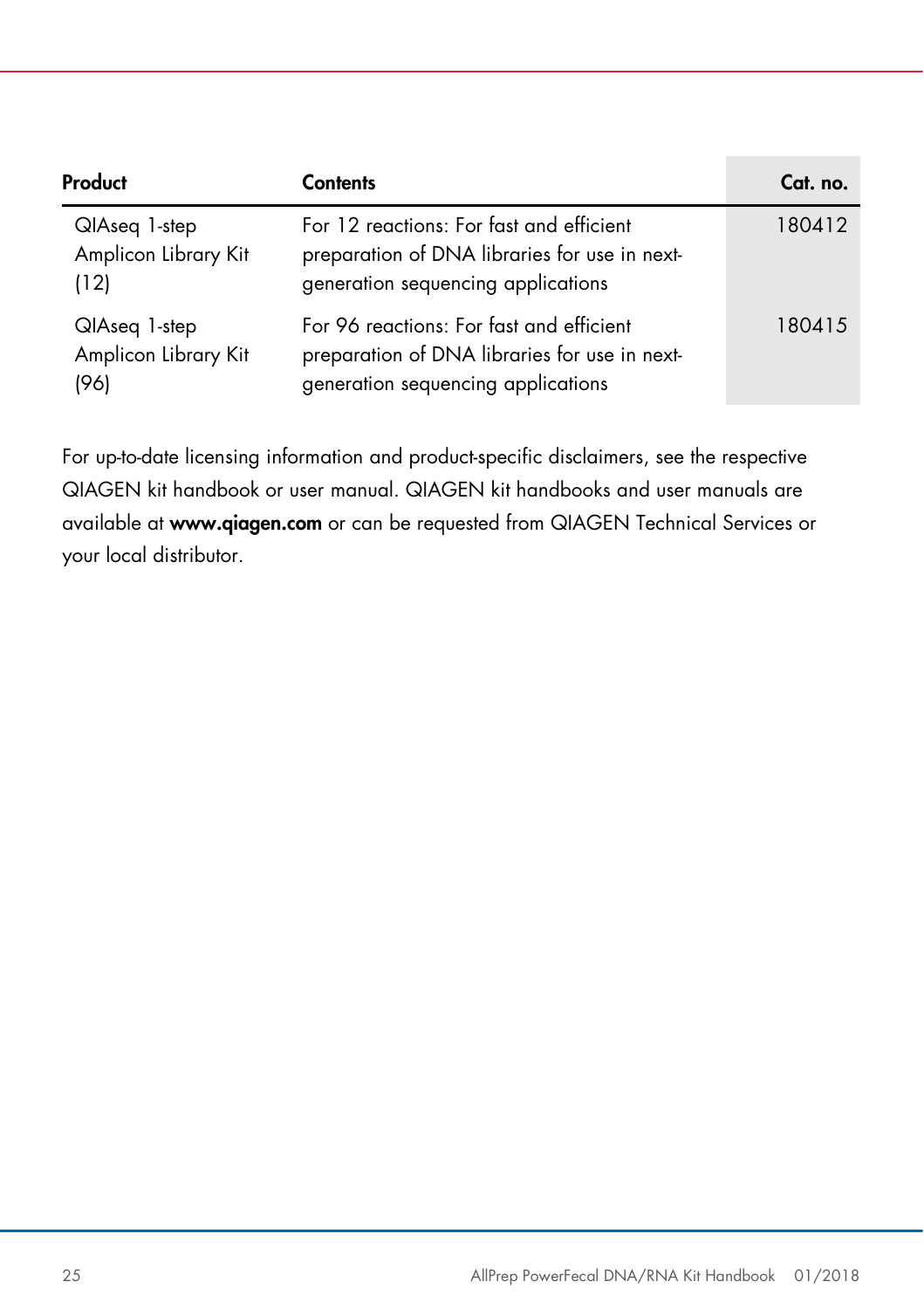### Revision History

| <b>Document</b> | Description of changes                                                                                                                                                           |
|-----------------|----------------------------------------------------------------------------------------------------------------------------------------------------------------------------------|
| HB-2190-001     | Initial release.                                                                                                                                                                 |
| HB-2190-002     | Kit Contents volumes updated:<br>Solution IRS (15 ml instead of 11 ml)<br>۰<br>DNA storage temperatures updated to reflect appropriate temperature ranges.<br>Editorial changes. |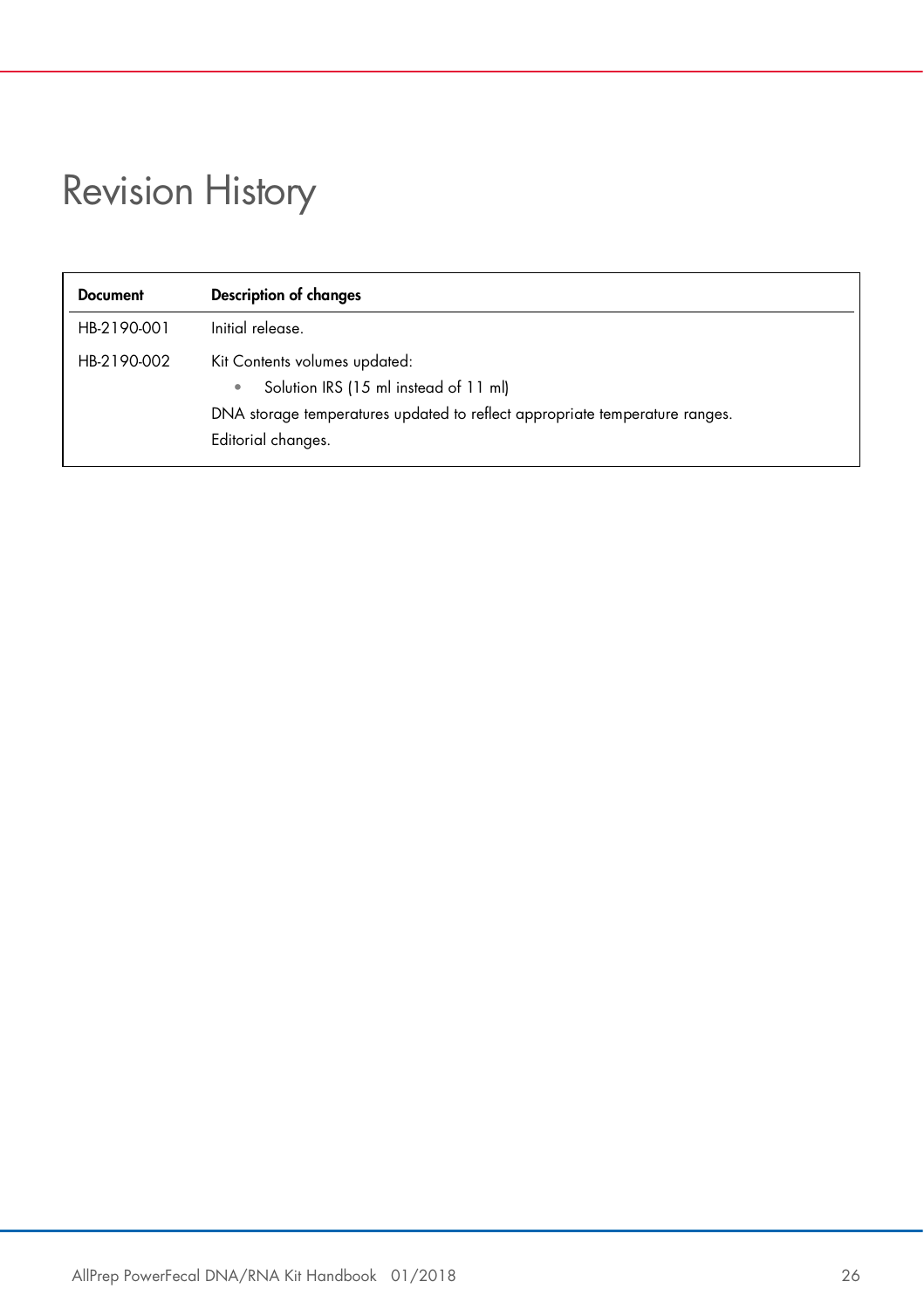Trademarks: QIAGEN®, Sample to Insighi®, QIAamp®, QIAseq™, AllPrep®, DNeasy®, MinElute®, PowerFecal®, PowerLyzer®, PowerSoil®, RNeasy®, Inhibitor Removal Technology® (IRT) (QIAGEN Group); FastPrep® (MP Biomedicals, LLC.); Illumina® (Illumina, Inc.). Registered names, trademarks, etc. used in this document, even when not specifically marked as such, may still be legally protected.

#### Limited License Agreement for AllPrep PowerFecal DNA/RNA Kit

Use of this product signifies the agreement of any purchaser or user of the product to the following terms:

- 1. The product may be used solely in accordance with the protocols provided with the product and this handbook and for use with components contained in the kit only. QIAGEN grants no license under any of its intellectual property to use or incorporate the enclosed components of this kit with any components not included within this kit except as described in the protocols provided with the product, this handbook, and additional protocols available at www.qiagen.com. Some of these additional protocols have been provided by QIAGEN users for QIAGEN users. These protocols have not been thoroughly tested or optimized by QIAGEN. QIAGEN neither guarantees them nor warrants that they do not infringe the rights of third-parties.
- 2. Other than expressly stated licenses, QIAGEN makes no warranty that this kit and/or its use(s) do not infringe the rights of third-parties.
- 3. This kit and its components are licensed for one-time use and may not be reused, refurbished, or resold.
- 4. QIAGEN specifically disclaims any other licenses, expressed or implied other than those expressly stated.
- 5. The purchaser and user of the kit agree not to take or permit anyone else to take any steps that could lead to or facilitate any acts prohibited above. QIAGEN may enforce the prohibitions of this Limited License Agreement in any Court, and shall recover all its investigative and Court costs, including attorney fees, in any action to enforce this Limited License Agreement or any of its intellectual property rights relating to the kit and/or its components.

For updated license terms, see www.qiagen.com.

1104468 HB-2190-002 © 2016 QIAGEN, all rights reserved.